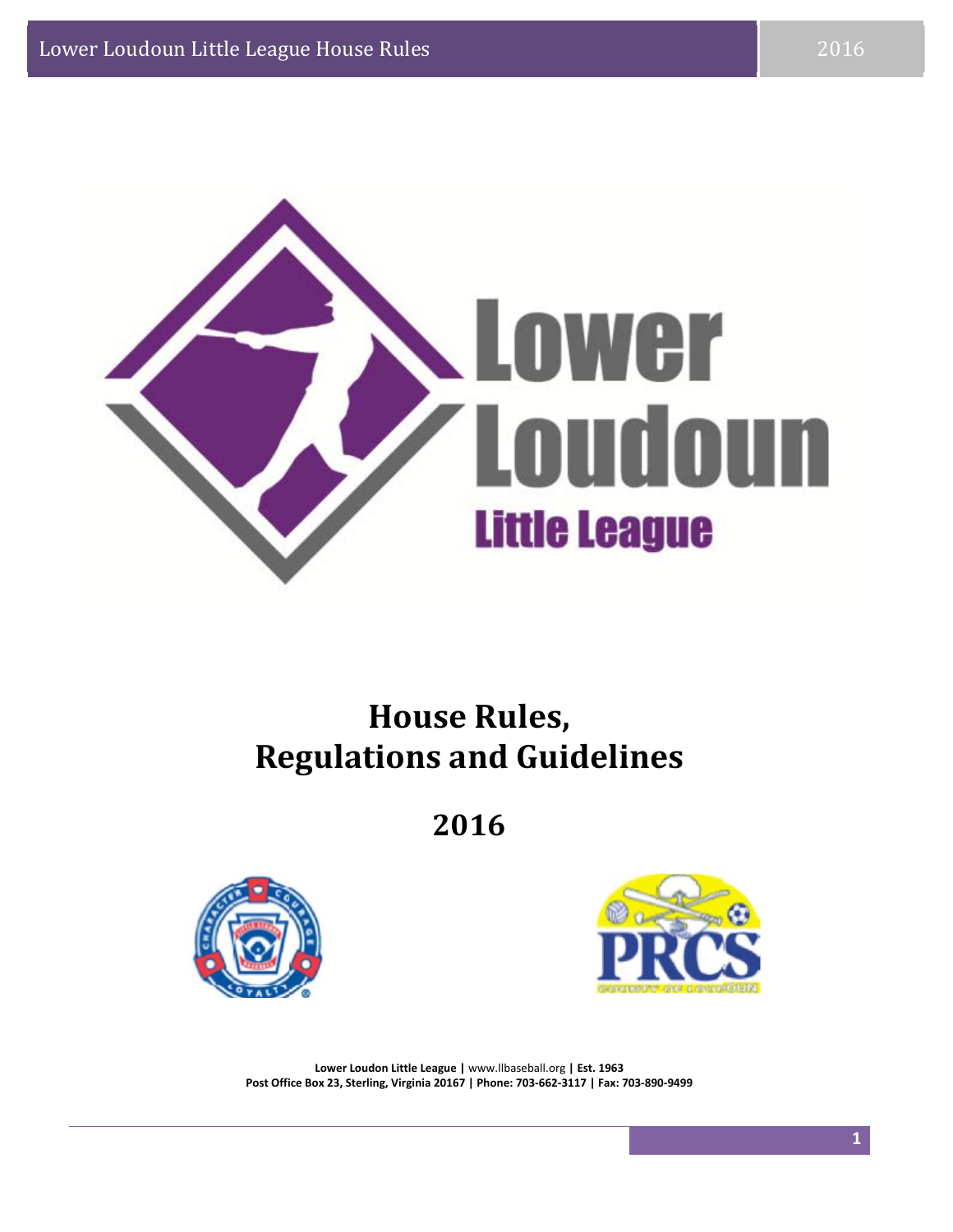| <b>Overview</b>                                                                                                | Page 3      |
|----------------------------------------------------------------------------------------------------------------|-------------|
| <b>Safety</b><br>Lightning<br>Slide Rule                                                                       | Page 3      |
| <b>Game Length</b>                                                                                             | Page 4      |
| <b>Pitchers</b>                                                                                                | Pages 4-5   |
| <b>Game Cancellations &amp; Weather</b>                                                                        | Page 5      |
| <b>Tie Breaking Procedures</b>                                                                                 | Page 5      |
| <b>T-Ball</b>                                                                                                  | Pages 6-7   |
| Developmental                                                                                                  | Pages 8-9   |
| <b>Rookie</b>                                                                                                  | Pages 10-11 |
| AA                                                                                                             | Page 12     |
| <b>AAA</b>                                                                                                     | Page 13     |
| <b>Majors</b>                                                                                                  | Page 14     |
| <b>Managers</b><br><b>Team Meeting</b><br>Players<br>Sportsmanship<br>Pre-Game<br>Field Preparation & Clean-up | Pages 15-17 |
| <b>Fields</b>                                                                                                  | Page 17     |
| <b>Parking</b>                                                                                                 | Page 18     |
| <b>Snack Bar</b>                                                                                               | Pages 18-19 |
| Little League Pledge                                                                                           | Page 20     |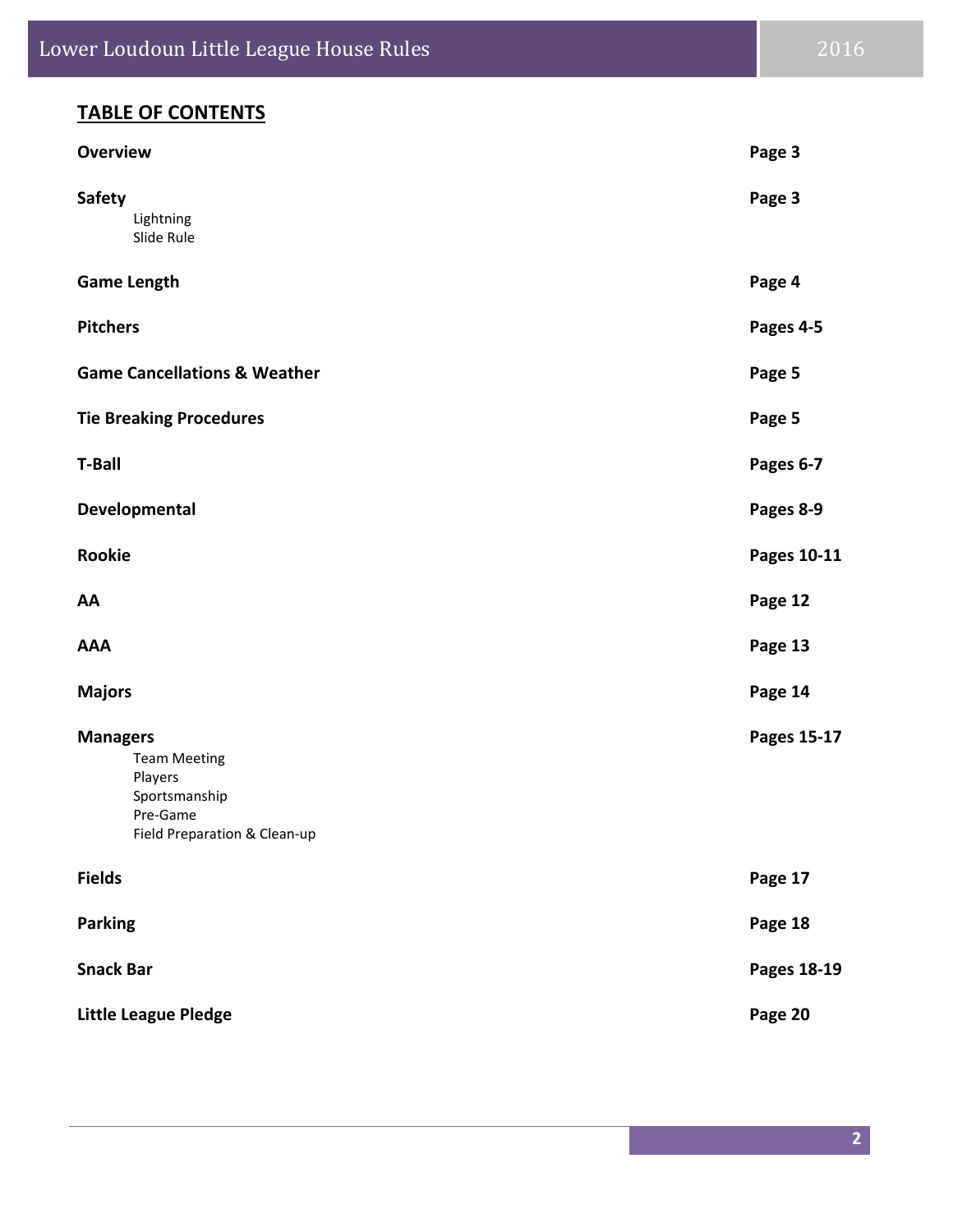#### **OVERVIEW**

The House Rules are additional rules to the **Official Little League** rulebook (The **Green Book**). The House Rules emphasize some Little League Rules that are important for safety. The House Rules stay within the **Official Little League** rules but are adapted for Lower Loudoun Little League. For example, the **Official Little League** rulebook has no time limits for games, but the House Rules do because of time limitations on our fields. When in doubt about a rule, see the **Official Little League** Rulebook.

#### **SAFETY**

- 1. The League's 2016 Safety Plan is on the Lower Loudoun Little League (LLLL) website at www.llbaseball.org (Look under the Safety Plan tab – on left)
- 2. **Lightning**: Any sight of lightning or hearing of thunder by a player, manager, or spectator must be brought to the attention of the Umpire. Play must be suspended. All players must leave the field and dugouts. They must go to a car or a building. Play will not resume until 30 minutes has elapsed from the last sight of lightning.
- 3. Players shall wear equipment in accordance with Little League Rules. (Read the **Green Book**, sections **1.10 through 1.17**) A few key rules are:
	- ‐ Batting helmets are required for batting practice.
	- ‐ Catchers will wear masks during pre‐game warm‐ups, whether in bullpen *or* on the field (**Green Book**, section **1.17**)
	- ‐ Catchers must wear a "dangling" throat protector, even if they use a hockey style mask. (**Green Book**, section **1.17**)
	- ‐ Metal spikes are permitted at the Juniors, Seniors & Big League. (**Green Book**, section **1.11h**)
- 4. First Aid kits are available in the equipment box at each field or at the Jeff Cobb and Foltz Field snack bars. Also located in both snack bars is one Automatic External Defibrillator (AED). Should anything be used from these boxes, please notify the League's Safety Officer so that they can be replaced.
- 5. The use of a "batting donut" or similar weight is not allowed at any level of play. (**Green Book**, section **1.10 (note 2**)
- 6. **SLIDE RULES & MALICIOUS CONTACT**: (Read the **Green Book**, sections **7.08 (a)(4)).** A few key points of emphasis are:
	- **‐ T‐Ball, Developmental, Rookie, AA, AAA, & Majors**: No headfirst slides, while advancing toward a base. The runner will be called out.
	- ‐ If a fielder does not have the ball and is blocking the base path, this does not give the base runner the right to run that fielder over.
	- ‐ Any action by a runner which, in the judgment of the umpire, displays intent to collide with or "take out" a fielder for the purpose of injuring that player or causing that player to drop the ball may be ejected.
	- ‐ A collision between a runner and a fielder which, in the umpire's judgment, is unavoidable is simply a collision.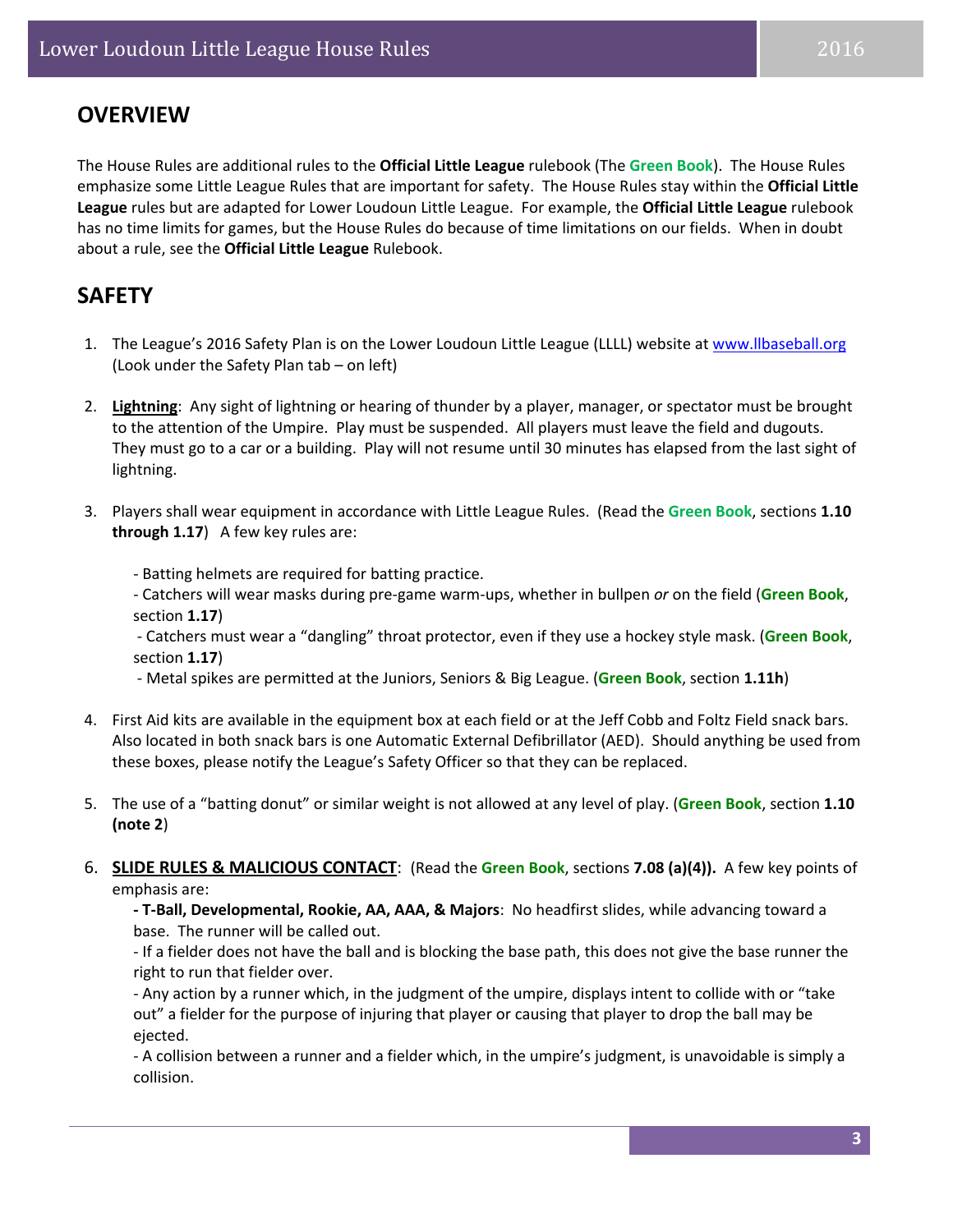#### **GAME LENGTH** (Read the **Green Book**, sections **4.10** through **4.12**)

1. A regulation game is:

‐ At least 2 but no more than 3 innings for Tee Ball (Coaches to decide length at start of

- $2^{nd}$  inning)
- ‐ 6 innings for Minors & Majors
- ‐ 7 innings for Junior, Seniors & Big League.
- 2. No new inning will start after: (Note: This is for regular season games)
	- ‐ 1 hour & 30 minutes *(Developmental)*
	- ‐ 1 hour & 45 minutes *(Rookie)*
	- ‐ 2 hours *(Minors & Majors)*
	- ‐ 2 hours & 15 minutes *(Junior, Seniors & Big League)*

**AND** no inning will start after:

- ‐ 10:00 pm *(Minors and Majors)*
- ‐ 10:30 pm *(Juniors, Seniors & Big League)*
- 3. No new pitch (drop dead) after: (Note: This is for regular season games)
	- ‐ 1 hour & 30 minutes *(T‐Ball)*
	- ‐ 1 hour & 45 minutes *(Developmental)*
	- ‐ 2 hours & 15 minutes *(Rookie)*
	- ‐ 2 hours & 30 minutes *(Minors & Majors)*
	- ‐ 2 hours & 45 minutes *(Junior, Seniors & Big League)*
	- ‐ 11:00 pm *(Everyone)*
- 4. Tie Games: If the game is tied at the time limits, the managers and umpires may:
	- ‐ If no game follows, play until a team wins.
	- ‐ If a game follows, play will be suspended at 30 minutes from the start of the next game.

‐ If a game is still tied, the commissioner will determine when it will be continued at a later date in accordance with **Green Book Rule 4.12.** If the tie has no bearing on the standings, it can end in a tie

5. **10 Run Rule:** (Read the **Green Book**, sections **4.10 (e)**)

#### **PITCHERS**

- 1. Pitch limits are for safety. (Read the **Green Book**, sections VI on pages 40‐42)
- 2. Pitcher limits per day are:

| - 8 year old       | 50 pitches  |
|--------------------|-------------|
| - 9-10 year old    | 75 pitches  |
| - 11 & 12 year old | 85 pitches  |
| $-13-16$ year old  | 95 pitches  |
| $-17-18$ year old  | 105 pitches |

3. If a pitcher reaches the maximum number of pitches, they may complete pitching to the batter.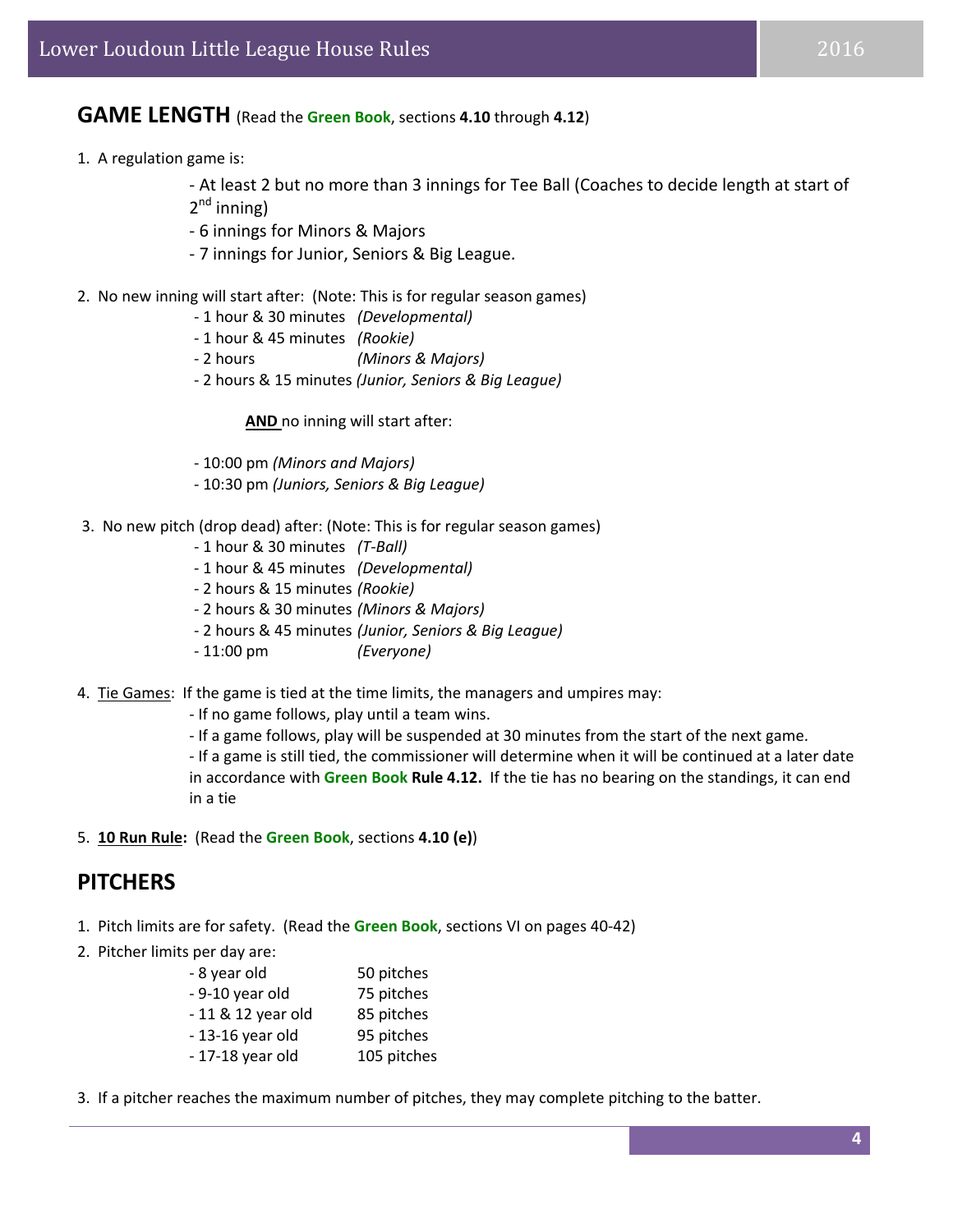- 4. League age 12 year olds may not pitch in Minors.
- 5. Managers will turn in pitch counts to the Commissioner within 24 hours of the end of the game.
- 6. Managers may visit the pitcher at the mound **(Read the Green Book**, Rule 8.06**).**

#### **GAME CANCELLATION DUE TO INCLEMENT WEATHER**

- 1. Lower Loudoun Little League Controlled Fields: (*Jeff Cobb*, *Jack Jennings*, *Pioneer* and Foltz): Check the league's website (www.llbaseball.org). Go to the Rained-Out Information Tab. 2.
- 2. Loudoun County Controlled Fields (i.e.: school fields & Claude Moore fields): Call the Loudoun County Cancellation Hotline at 703‐777‐0456.
- 3. Managers must make every reasonable attempt to play the game with consideration given to specific weather conditions, time to prepare a field versus darkness and subsequent games, and possible damage to a field.
- 4. The MANAGERS shall agree on the fitness of the playing field BEFORE the game starts.
- 5. The Umpire-in-Chief is in charge once the game balls are given to him/her at the plate conference. At that point the umpire is the sole judge as to weather and field conditions, and when play shall be suspended during a game.
- 6. Before any umpire declares a field unplayable, he/she will walk the field with both managers and identify the unfit areas and allow the managers the opportunity to correct the conditions.
- 7. The home team manager is responsible for notifying the respective Commissioner of any game that will not be played. The Commissioner will determine when a canceled or suspended game is rescheduled.

(This does not include temporarily delayed games).

- 8. The Commissioner (AAA and above) will call the Chief Umpire so he/she can notify the umpires.
- 9. Weekend game times will not be delayed for more than 1 hour when another game follows.

#### **TIE BREAKING PROCEDURES**

If teams have the same record at the end of the season or in an in‐house tournament, the champion will be determined by the following procedures:

- 1. Head to Head
- 2. League Record
- 3. Record against common opponents
- 4. Least number of runs allowed in all regular season games
- 5. Coin Toss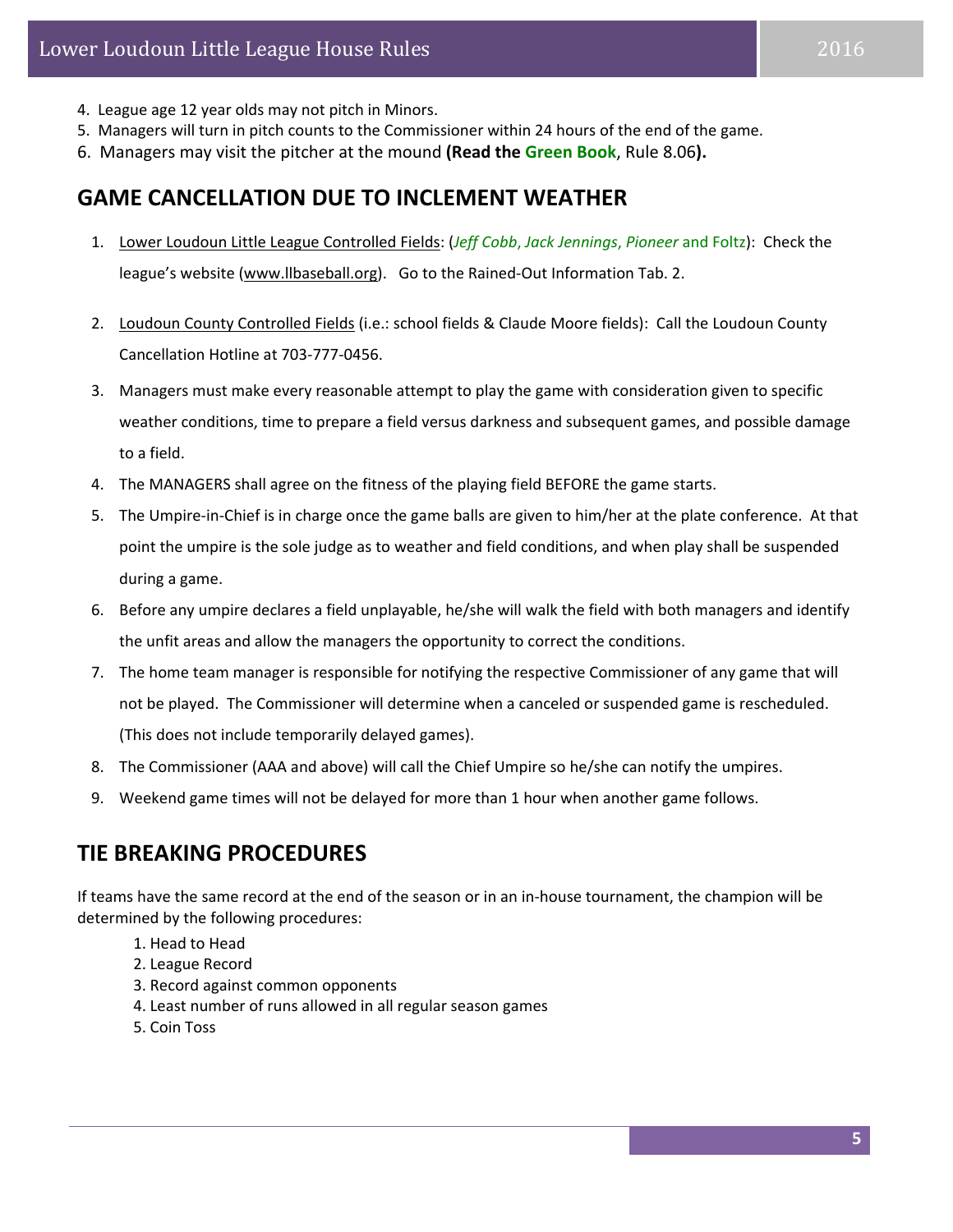## **T‐BALL**

#### *SKILL & CONCEPT OBJECTIVES*

- Fundamental Athletic Skills
- Organizational Behavior & Group Dynamics
- Introduction to "TEAM" Concepts

Above all else, Lower Loudoun Little League expects each player to have a safe and enjoyable learning experience. The emphasis in T-Ball is placed on developing a basic understanding of the game. This is a noncompetitive program. Winning is positively the least important item. One player's ability should never be compared to another's. Each player should be evaluated on his or her own effort and attitude. Positive re‐ enforcement is a must at this level; no player can be a failure at 5 or 6 years old.

Lower Loudoun Little League would like to see managers working together during games, with the goal of providing the best possible learning environment.

Lower Loudoun Little League policy regarding playing time and positions is clear. At the T‐Ball level, we use the "Incredi‐ball", which has greatly reduced the potential for serious injury. Therefore, we have determined that each player should have the opportunity to play each position equally. The thinking is "How can a player learn to play first base if he/she never has the chance to play first base?"

Lower Loudoun Little League expects each manager to develop a rotation based on the 6 infield positions, which will give each player the same opportunity to play each position equally if they attend the games and practices. This is not for a game‐by‐game basis, but a "for the year" requirement. The ability to catch and throw is not the deciding factor in T-Ball -- the opportunity to develop and grow, and to be exposed to each position is.

Managers are expected to help "police" the base paths, i.e., first baseman standing in front of the base runner on first base. The first and third base coaches have the best view of this situation.

Base coaches should notify defensive coaches when an unsafe situation exists. Defensive coaches should be aware that they may be notified of this situation from time to time by the offensive coaches and should not take offense to this. Managers should resist physically moving he players, but instruct them where to stand so they are not in the base path.

T‐Ball will strive to field a minimum of eight (8) players.

#### *GENERAL RULES*

- 1. Home team occupies first base bench.
- 2. Fifty (50) feet between bases.
- 3. All players bat and field each inning. An inning ends after the last player on the team has batted.
- 4. Each coach should keep the game going and must strive to complete at least 2 full innings.
- 5. Players are required to either be on the bench or on the field the entire game NO EXCEPTIONS. Do not allow players to continuously roam around or sit with their parents.
- 6. PLAYERS MUST WEAR LONG PANTS. Baseball pants are encouraged.
- 7. PLAYERS MUST WEAR SNEAKERS OR CLEATS. No sandals or open-toed shoes are permitted.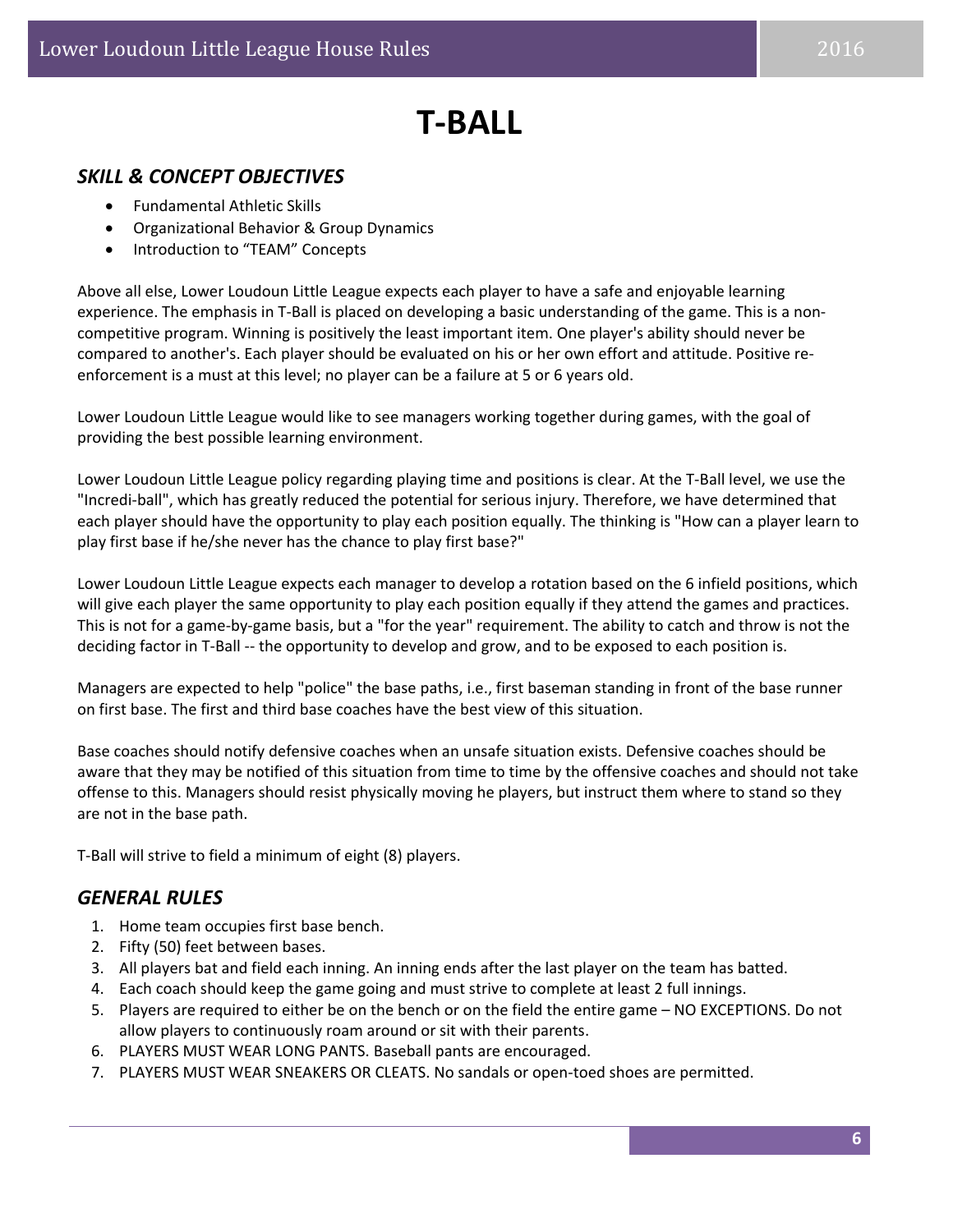#### **OFFENSIVE RULES**

- 1. All batters and base runners must wear a helmet.
- 2. No player, other than the batter, is to handle a bat. EXCEPTION Unless manager or coach is providing instruction to player a safe distance away from the other players
- 3. The tee should be placed in front of home plate facing backwards so the front of the tee is against the front part of the plate (flat side to flat side)
- 4. Each batter gets 6 swings, with coach helping on subsequent swings until the batter hits the ball.
- 5. A batted ball must pass beyond a 15‐foot semicircle from home plate before it is live (Batting coach will call).
- 6. Players should advance one base at a time.
- 7. Throwing the bat is not allowed. This is a safety concern, and this rule must be enforced. T‐Ball is the place to teach good habits. Any player who throws the bat after receiving a warning is out. One warning will be issued per player, per game, with any subsequent throwing of the bat resulting in an out.
- 8. Managers should warn defensive team when strong batters are at bat to minimize the possibility of injury.
- 9. No runners are allowed to advance to the next base on an over throw.
- 10. "Leading off" and stealing are not allowed.
- 11. Only 3 coaches allowed on the field with the offensive team: a batting coach and first & third base coaches. Base coaches serve as umpires for their respective bases. Defensive coach located in outfield will call second base. Batting coach will call home if needed. THE COACH'S DECISION STANDS. GIVE THE ADVANTAGE TO THE INFIELDER.

#### *DEFENSIVE RULES*

- 1. Pitcher, first baseman and catcher must wear a helmet with a facemask.
- 2. In the event of an out (T6 ONLY), the batter/runner shall be directed to the dugout/bench (and not be allowed to remain on the base). No more than 2 outs can be made during any one at‐bat. No triple plays count, however, if one is made, congratulate the team.
- 3. Players should be encouraged to make the right play, i.e.; pitcher throws to first base rather than running it himself/herself or rolling the ball.
- 4. Outfielders must stay out of the area designated for the infielders, approximately 10 to 15 feet behind the base path. Four infielders, pitcher and catcher in the infield - all others in outfield.
- 5. Outfielders must throw the ball into the infield to make an out. Outfielders cannot make tags or force outs at the bases, but can catch fly balls for an out.
- 6. Play stops when the ball is returned to the infield. The infielder need not have control of the ball. (In the event a runner is more than halfway to next base, allow him/her to advance.)
- 7. It is the obligation of the manager to rotate all players between the infield and outfield. Your players should play every position on the team and to this end, no player shall play outfield for more than two consecutive innings. During a game, no player shall play the same infield position twice. Keep records so that you track players by position played during the season so as to insure that he/she has played all positions equally as the rest of the team.
- 8. The batting coach shall notify the defense when the last batter is up. As the ball is hit, the defense shall make ONE play and then allow the runners to clear the bases before leaving the field. The defense shall not block home plate nor tag each runner as they round the bases. The last batter shall, in effect, be considered a home-run hitter. With the exception of ONE defensive play, the batter and all base runners shall be allowed to run the bases as if a home run were hit.
- 9. Only 3 coaches allowed on the field with the defensive team.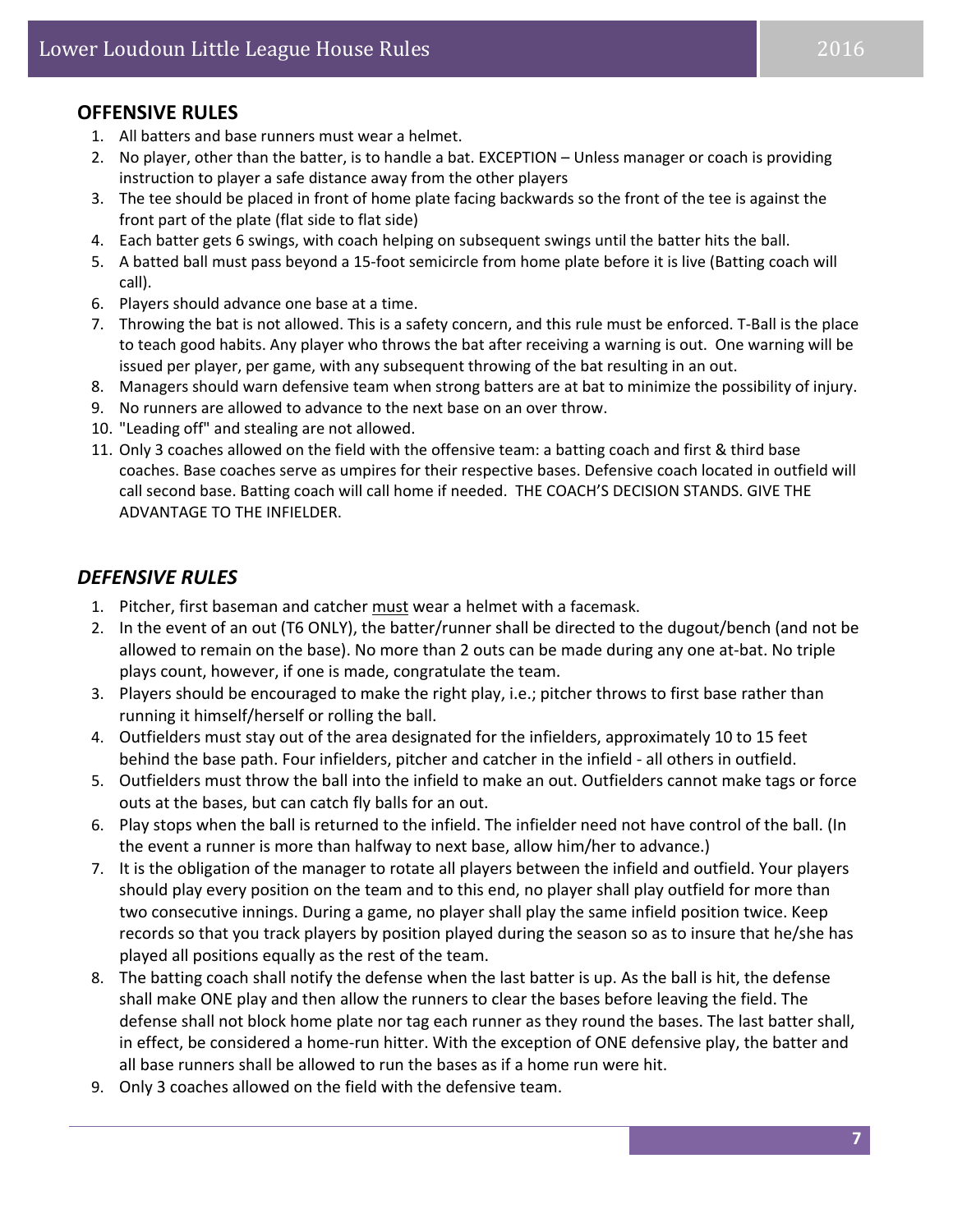## **DEVELOPMENTAL**

#### *SKILL & CONCEPT OBJECTIVES*

- ‐ Fundamental Baseball Skills
- ‐ Organizational Behavior & Group Dynamics
- ‐ Advanced "TEAM" Concepts
- 1. The main focus of the managers, coaches and parents in this division is to teach the fundamental skills of baseball and provide all the players with an opportunity to learn all positions, skills, good sportsmanship, and the rules of the game in a safe, positive and fun environment. The season shall be played in an **instructional** format.
- 2. Winning games should not be the goal. None of the games are played for any standings or season records. That is, the scores of the games and the team's won‐loss records shall not be kept.
- 3. Free substitution. NO player should be on the bench more than 1 inning in a row. Managers should be fairly rotating their players at all positions. The goal should be not to play a player twice at any one position until every other player has had an opportunity to play that position. Managers should give every player a chance to learn each position. If a player struggles at a skill or position, the manager should help the player improve and not dismiss the player from that position. Managers are to be sensitive to hiding players behind the plate or in the outfield. Avoiding "Hot Spots" in the name of safety is fine. You must rotate your players so that all of them have the opportunity to play all skilled positions. Keep good records of positions played by each player on your team to insure minimum playing time requirements are met and that all players have played equally in all skilled positions.
- 4. No player will play either an in‐field or an outfield position for more than two consecutive innings; i.e. if a player plays two consecutive innings in the infield, he must then be rotated to an outfield position, or to the bench. If he is placed on the bench, he can only return to the game in an outfield position, before being rotated back to an infield position. Infield is defined as the following positions: pitcher, catcher, 1st base, 2nd base, shortstop and 3rd base. Outfield is defined as Left, Center and Right (with 3 outfielders); Left, Left Center, Right Center and Right (with 4 outfielders). Managers can play 4 outfielders if they have 10 players available. The intention of this rule is to be sure all players are getting equal and fair playing time as dictated by the number of players at any given game.
- 5. Players who attend practice must play a minimum of half the game in the field. The batting order will consist of all players able to play in the game. Once the batting order is established, no changes are allowed except defensive substitution for the purpose of facilitating the minimum playing time rule. The batting order should be a different from game to game so players can experience hitting in different positions throughout the line‐up..

#### *GENERAL RULES*

- 1. Delaying tactics are unfair and reflect poorly on the offending coach.
- 2. The first and third base coaches shall make the safe/out calls at those bases. The defensive fielding coach shall make the call at second base. The coach/pitcher shall make the call at home plate.
- 3. First and third base coaches are to help "police" the base paths. They should notify the defensive coach of any impending obstruction of the base paths. Defensive coaches should be aware that the base coaches will be helping to keep infielders out of the base lines and should not be offended by another coach should he/she point out this type of situation.
- 4. The speed of the pitching machine shall be set to approximately **28‐33mph** and should not be changed during the game, except to adjust for uniformity of pitches within the strike zone.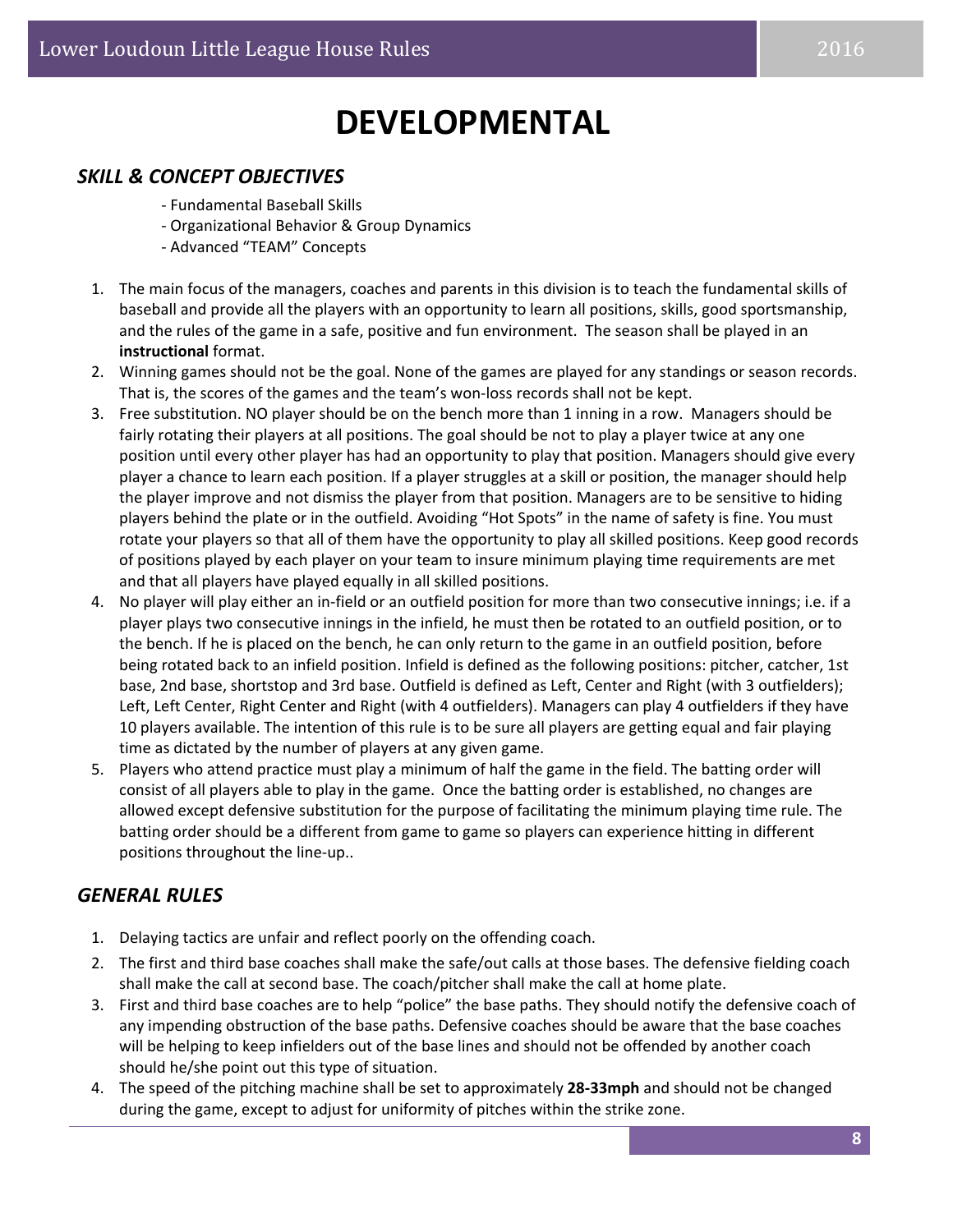#### *OFFENSIVE RULES*

- 1. There is a 5 Run limit per inning. (**Green Book**, **Rule 2.00)**.
- 2. Use a Continuous Batting Order (**Green Book**, **Rule 4.04**).
- 3. No player, other than the batter, is to handle a bat. EXCEPTION Unless manager or coach is providing instruction to player a safe distance away from the other players.
- 4. No bunting.
- 5. Each batter will get a maximum of **9 total pitches** from the pitching coach or machine. An errant pitch shall count regardless if the batter swings at the pitch or not (unless the pitch is hit into fair territory). A foul ball cannot be counted as the last pitch. Balls and Strikes will not be counted.
- 6. If a batted ball hits the pitching machine or the pitching coach, the ball is ruled dead and the batter is awarded first base.
- 7. Runners may not advance on an overthrow. For balls hit to the outfield, base runners may advance until the ball is in the infield and in possession by one of the infielders. If the base runner is more than half way to the next base when the ball is determined "under control", the base runner may continue to advance at risk of being put out, to the next base. Under control as used above would be a judgment call, but with the benefit of doubt placed with the defensive player.
- 8. The pitching coach shall not instruct while the play is in progress.
- 9. Each batter will get one warning per game for throwing the bat. The batter will be declared out if he/she throws the bat again during the game.

#### *DEFENSIVE RULES*

- 1. Each team will field no more than 10 players. The extra player must be positioned in the outfield.
- 2. Outfielders are not allowed to make "put outs or force outs". They may catch fly balls for an out or being a back-up player as part of a "run down" play when a runner is caught between two bases.
- 3. Catchers **MUST** be utilized defensively and **at least attempt** to catch the pitched ball.
- 4. When a thrown ball hits the pitching machine, and stays in fair territory, the ball is live and in play. If the ball rolls into foul territory after striking the pitching machine or coach by a thrown ball, the ball is dead and the base runners advance to the next base beyond the last base touched.
- 5. Two coaches from the fielding team may be on the field.
- 6. The pitcher must stand within a 6' radius of the pitching plate and not in front of the pitching machine. The pitcher cannot leave the circle before the ball is hit. The pitcher must wear a helmet.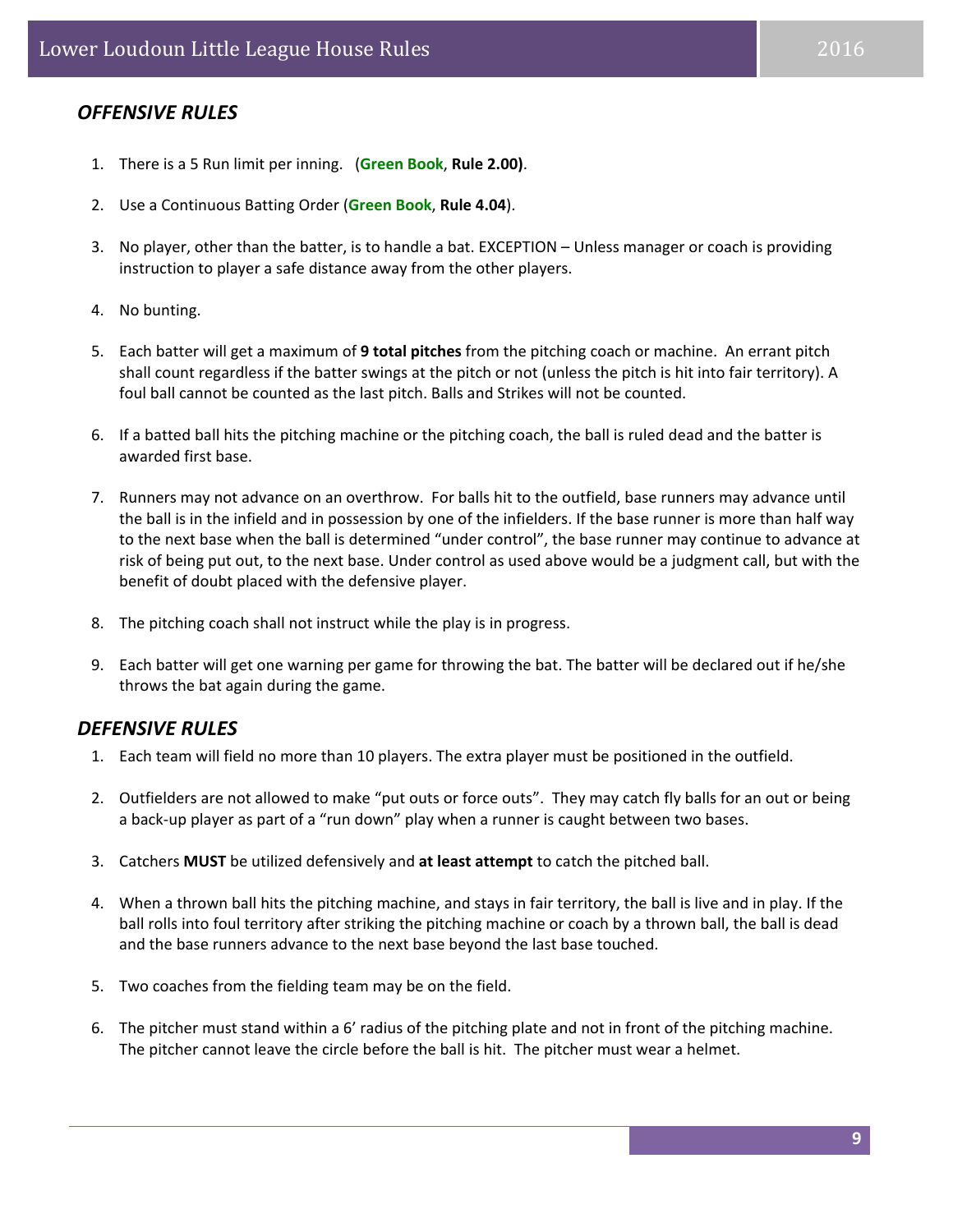### **ROOKIE**

#### *SKILL & CONCEPT OBJECTIVES*

- ‐ Fundamental Baseball Skills
- ‐ Organizational Behavior & Group Dynamics
- ‐ Advanced "TEAM" Concepts

The main focus of the managers, coaches and parents in this division is to teach the fundamental skills of baseball and provide all the players with an opportunity to learn all positions, skills, good sportsmanship, and the rules of the game in a safe, positive and fun environment.

#### *GENERAL RULES*

- 1. Rookie rules will be in effect in during the Fall season when Rookie and Developmental Divisions are combined.
- 2. Delaying tactics are unfair and reflect poorly on the offending coach.
- 3. Players who attend practice cannot sit on the bench for 2 consecutive innings.
- 4. The first and third base coaches shall make the safe/out calls at those bases. The defensive fielding coach shall make the call at second base. The coach/pitcher shall make the call at home plate.
- 5. Winning games should not be the goal.
- 6. First and third base coaches are to help "police" the base paths. They should notify the defensive coach of any impending obstruction of the base paths. Defensive coaches should be aware that the base coaches will be helping to keep infielders out of the base lines.
- 7. The speed of the pitching machine should not be changed during the game, except to adjust for uniformity of pitches within the strike zone. The speed for the Rookie Division will be approximately **33 ‐ 38 mph**.
- 8. Managers should be fairly rotating their players at all positions during the course of a game and the entire season. The goal should be not to play a player twice at any one position until every other player has had an opportunity to play that position. Managers should give every player a chance to learn each position. If a player struggles at a skill or position, the manager should help the player improve and not dismiss the player from that position. Managers are to be sensitive to hiding players behind the plate or in the outfield. Avoiding "Hot Spots" in the name of safety is fine. You must rotate your players so that all of them have the opportunity to play all skilled positions. Keep good records of positions played by each player on your team to insure minimum playing time requirements are met and that all players have played equally in all skilled positions.
- 9. Players can sit on the bench for only one inning at a time. Players can play in‐field or outfield for only two consecutive innings (example: If a player plays 2 consecutive innings in the infield, he must then be rotated to an outfield position, or to the bench. If he is placed on the bench, he can only return to the game in an outfield position, before being rotated back to an infield position). Infield positions are: pitcher, catcher, 1st base, 2nd base, 3<sup>rd</sup> base, and shortstop. Outfield is defined as: Left, Center and Right (with 3 outfielders); Left, Left Center, Right Center and Right (with 4 outfielders). Managers can play 4 outfielders if they have 10 players available.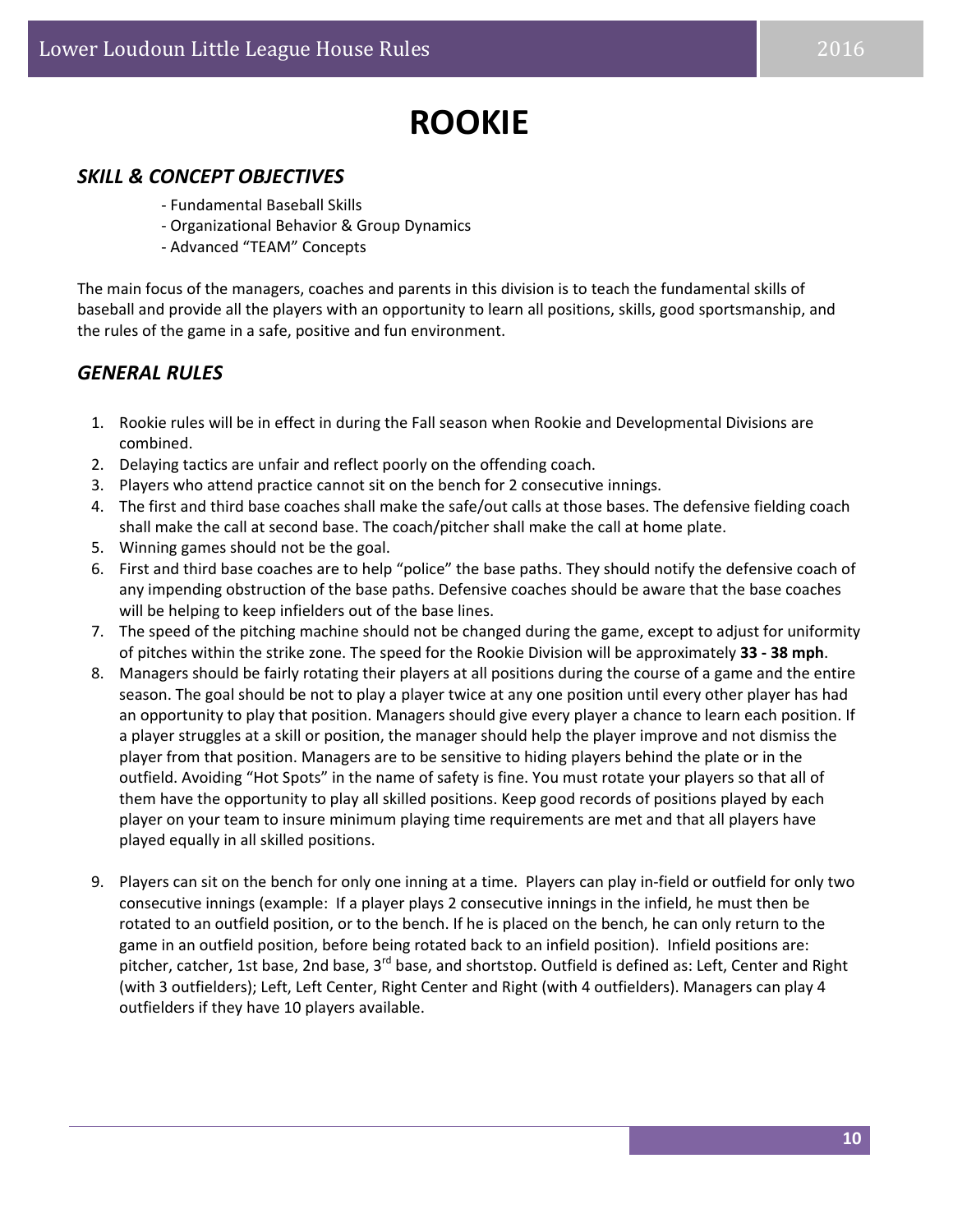#### *OFFENSIVE RULES*

- 1. There is a 5 Run limit per inning (**Green Book**, **Rule 2.00)**.
- 2. Use a Continuous Batting Order (Read the **Green Book**, **Rule 4.04**).
- 3. Each batter will get a maximum of **8 total pitches** from the pitching coach or machine. An errant pitch shall count regardless if the batter swings at the pitch or not (unless the pitch is hit into fair territory). A foul ball cannot be counted as the last pitch.
- 4. Balls and Strikes will not be counted.
- 5. If a batted ball hits the pitching machine or the pitching coach, the ball is ruled dead and the batter is awarded first base. Only those base runners forced to advance due to the batter being awarded first base may advance in this situation.
- 6. Runners may not advance on an overthrow. For balls hit to the outfield, base runners may advance until the ball is in the infield and in possession by one of the infielders. If the base runner is more than half way to the next base when the ball is determined "under control", the base runner may continue to advance at risk of being put out, to the next base. Under control as used above would be a judgment call, but with the benefit of doubt placed with the defensive player.
- 7. The pitching coach shall not instruct while the play is in progress. He may give instruction to base runners or batters between pitches.
- 8. A batter will get one warning per game for throwing the bat. The batter will be declared out if he/she throws the bat again during the game

#### *DEFENSIVE RULES*

- 1. A team may field 10 players. The extra player must be positioned in the outfield.
- 2. Outfielders are not allowed to make "put outs or force outs". They may catch fly balls for an out or be a back-up player as part of a "run down" play when a runner is caught between two bases.
- 3. The pitcher shall wear a helmet during play.
- 4. Catchers **MUST** be utilized defensively and **at least attempt** to catch the pitched ball. Catchers are to catch from the normal location behind home plate.
- 5. When a thrown ball hits the pitching machine, and stays in fair territory, the ball is live and in play. If the ball rolls into foul territory after striking the pitching machine or coach by a thrown ball, the ball is dead and the base runners advance to the next base beyond the last base touched.
- 6. Two coaches from the fielding team may be on the field.
- 7. The pitcher must stand within a 6' radius of the pitching plate and not in front of the pitching machine. The pitcher cannot leave the circle before the ball is hit.
- 8. A coach may call time to instruct his players after the play is over. Normal coaching is allowed while the play is in progress.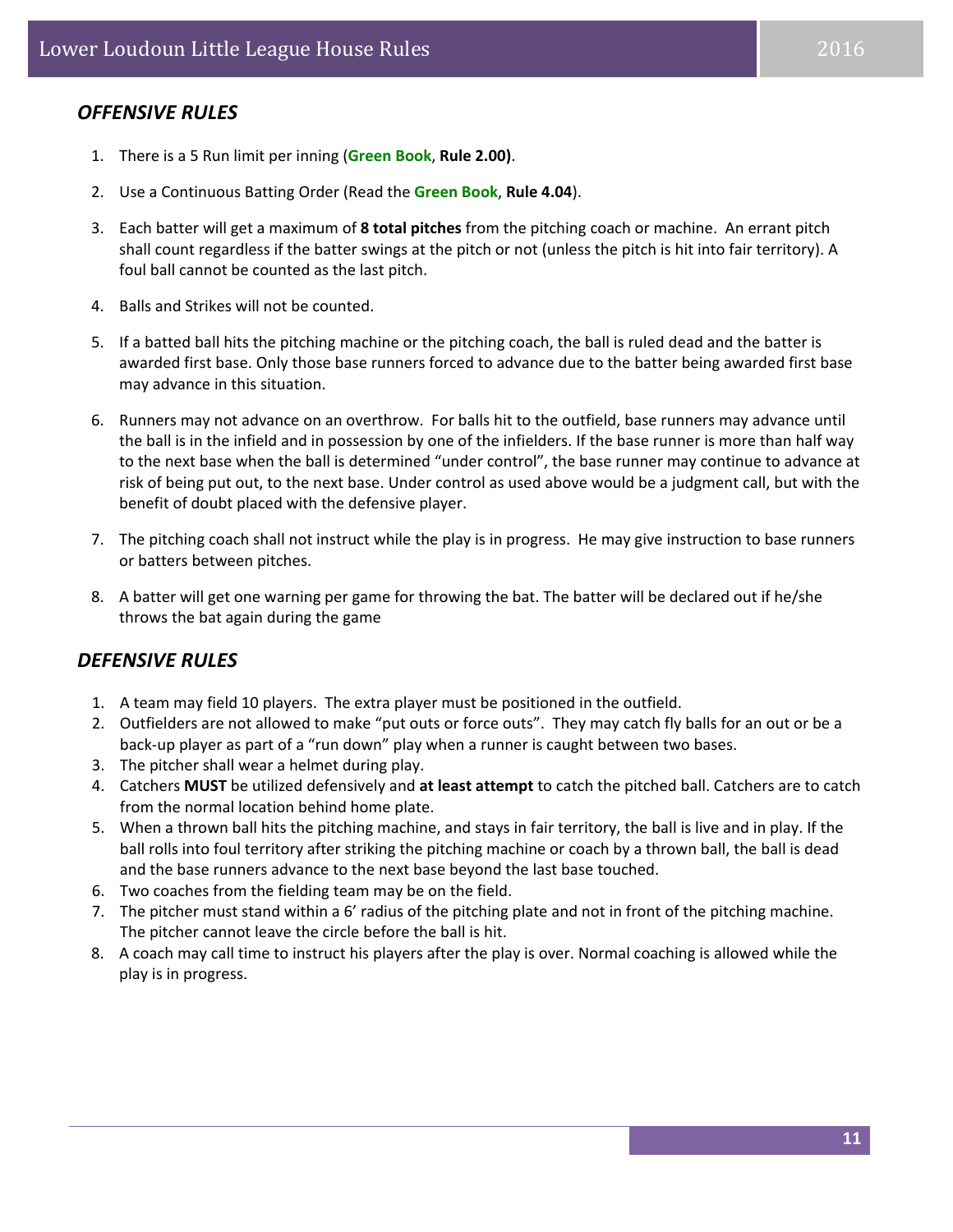### **AA**

#### *SKILL & CONCEPT OBJECTIVES*

- ‐ Fundamental Baseball Skills
- ‐ Position Specific Skills & Plays
- ‐ Baseball Rules & Regulations
- ‐ Introduction to Baseball Strategy

AA Division players usually range in age from 8 ‐ 10 years old. Managers draft players based upon tryout ratings and their individual team needs. Coaches focus on developing individual and team skills to field a competitive team and prepare them for the Majors Division. Players attending practice and present at the start of the game will not be benched for two consecutive innings.

#### *AA Player Skill Goals*

- 1. Continued focus on good sportsmanship and team play!
- 2. Batting skills development including proper stance, pitch selection, bunting, and reading signals.
- 3. Increased development of catchers (signals, blocking, pass balls, making the throw from home to second, good throw back to pitcher on the mound and when pitcher is covering home plate) as importance of position increases at this level.
- 4. Pitching emphasis on good mechanics, injury prevention (ice).
- 5. Develop base running skills for situational play, including proper sliding technique.
- 6. Fielding emphasis on getting behind the ball and setting up the throw, getting ball to the correct position for the out or to keep the runners from advancing.
- 7. Develop tracking skills for catching fly balls and arm strengthening practice (long toss).

**Umpires**: An umpire will be used for AA games. If a League designated umpire is not available:

- ‐ Home Team: Provides a home plate umpire.
- ‐ Visiting Team: Provides a field umpire.

Managers will designate umpires early in the season, and contact the league Umpire‐in‐Chief for appropriate training.

Players can sit on the bench for only one inning at a time. Players can play in‐field or outfield for only two consecutive innings (example: If a player plays 2 consecutive innings in the infield, he must then be rotated to an outfield position, or to the bench. If he is placed on the bench, he can return to the game in an outfield or infield position). Infield positions are: 1st base, 2nd base, 3rd base, and shortstop. Pitcher and catcher are not considered infield positions for the purposes of the rotation rule.

#### *GENERAL RULES*

1. AAA rules will be in effect in during the Fall season when AA and AAA Divisions are combined.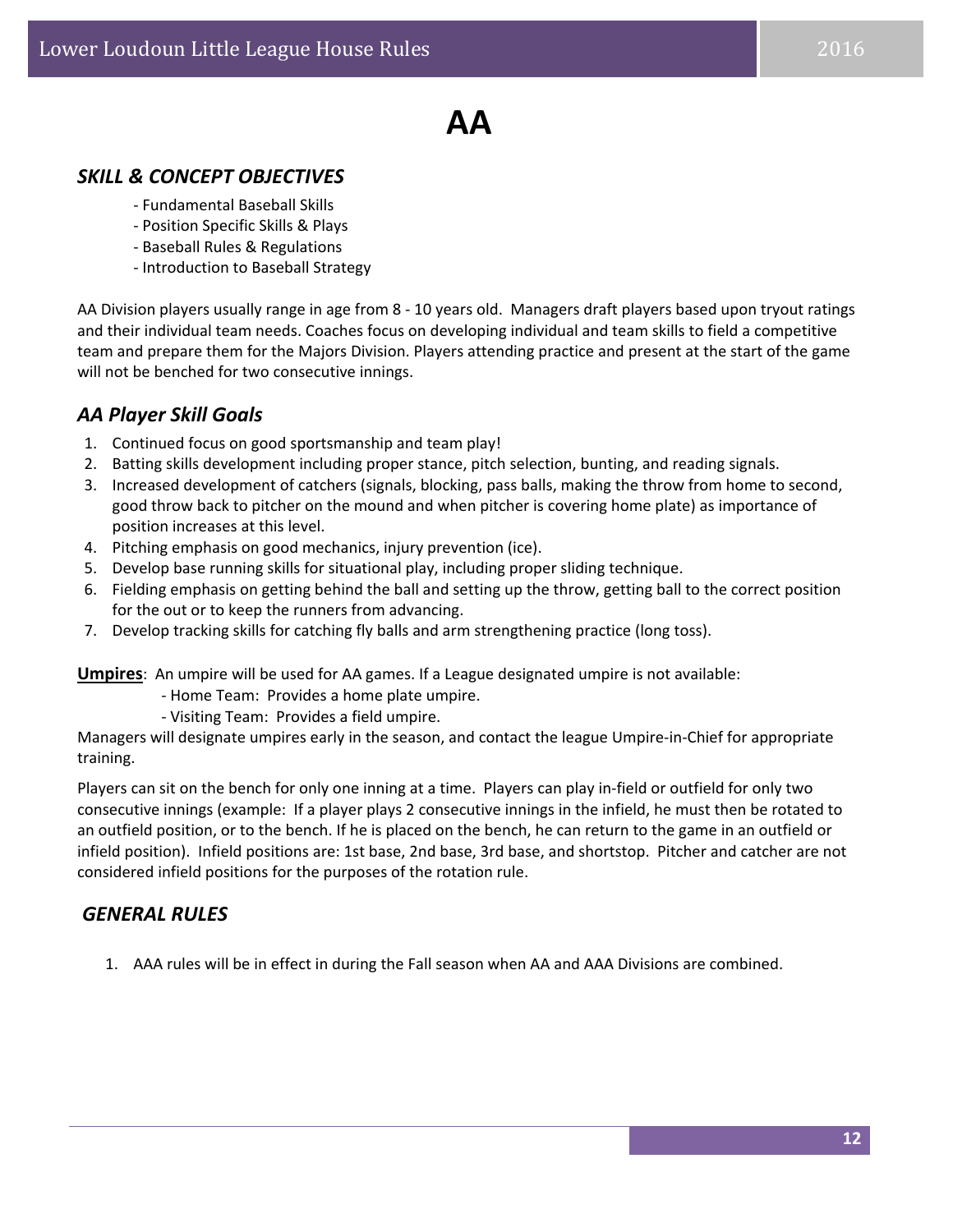- 1. There is a 5 Run limit per inning (**Green Book**, **Rule 2.00)**.
- 2. Use a Continuous Batting Order (Read the **Green Book**, **Rule 4.04**).
- 3. Read the **Green Book**, **Rule 7.13.** For the purpose of this rule, the pitcher must be on the mound, not necessarily on the rubber (pitcher's plate). When the pitcher has the ball and is on the mound, runners may not advance. The catcher does not have to be in position.
- 4. Stealing of home is not allowed unless the defense attempts a play on the runner while at  $3^{rd}$  base. The defense attempting a play, in this case, means that the runner at third base comes off the bag after the pitch crosses the plate and the catcher or pitcher throws to  $3^{rd}$  base before the runner get back.
- 5. Stealing  $2^{nd}$  or  $3^{rd}$  base is allowed. However, only one base may be stolen at a time. If a play is made on the runner, the runner may advance at his own risk. The runner may not try to score on an attempted steal of 3<sup>rd</sup> base that involves an overthrow.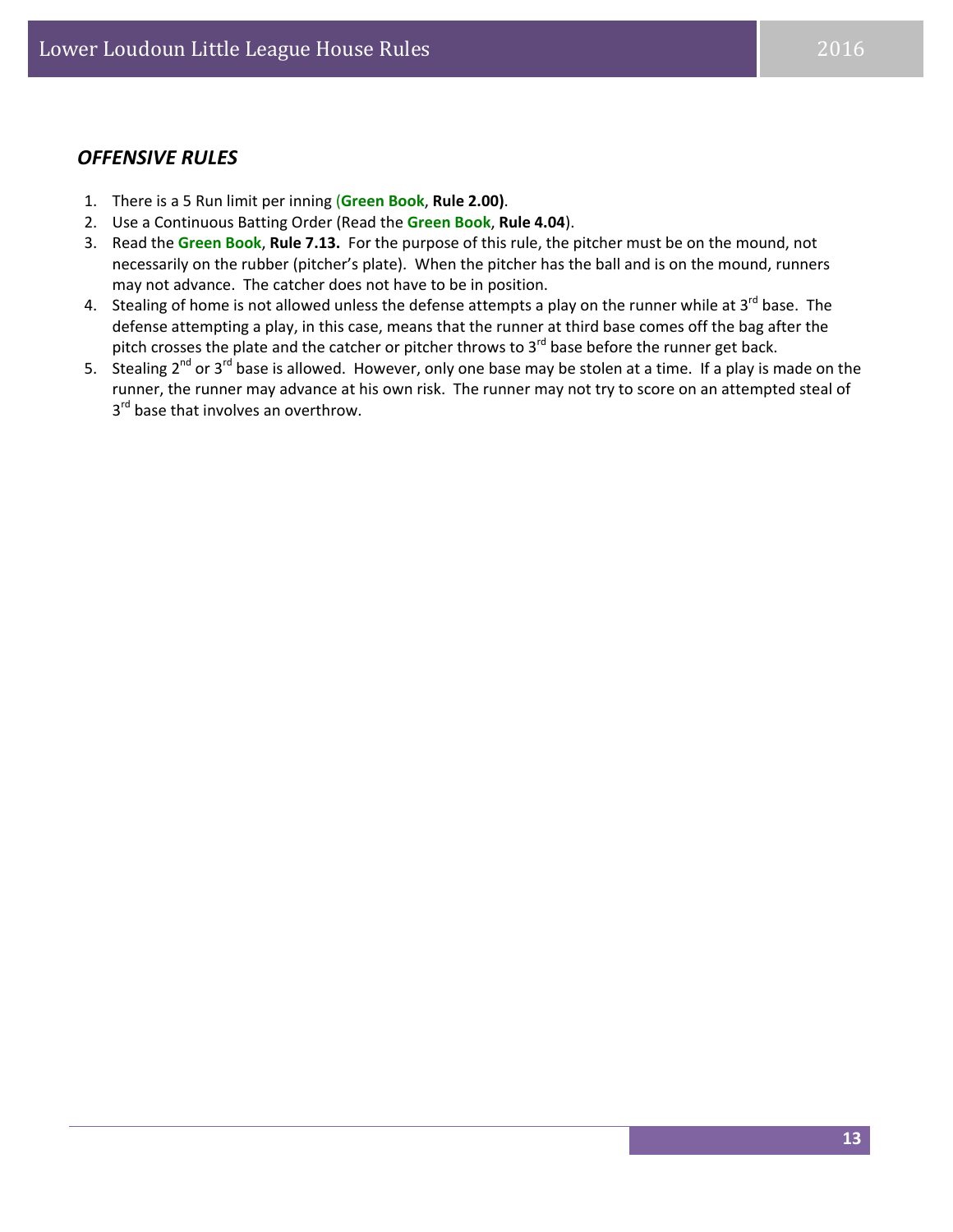### **AAA**

#### *SKILL & CONCEPT OBJECTIVES*

- ‐ Fundamental Baseball Skills
- ‐ Position Specific Skills & Plays
- ‐ Baseball Rules & Regulations
- ‐ Introduction to Baseball Strategy

AAA Division players usually range in age from 9 ‐ 11 years old. All players on the team bat. Managers draft players based upon tryout ratings and their individual team needs. Coaches focus on developing individual and team skills to field a competitive team and prepare them for the Majors Division. Players attending practice and present at the start of the game will not be benched for two consecutive innings.

#### *AAA Player Skill Goals*

- 1. Continued focus on good sportsmanship and team play!
- 2. Batting skills development including proper stance, pitch selection, bunting, and reading signals from Manager/Coach.
- 3. Increased development of catchers (signals, blocking, pass balls, making the throw from home to second, good throw back to pitcher on the mound and when pitcher is covering home plate) as importance of position increases at this level.
- 4. Pitching emphasis on good mechanics, injury prevention (ice), and development of pitching variety (fastball, change‐up, location).
- 5. Develop base running skills for situational play, including proper sliding technique.
- 6. Fielding emphasis on getting behind the ball and setting up the throw, getting ball to the correct position for the out or to keep the runners from advancing.
- 7. Develop tracking skills for catching fly balls and arm strengthening practice (long toss).

Players can sit on the bench for only one inning at a time. Players can play in‐field or outfield for only two consecutive innings (example: If a player plays 2 consecutive innings in the infield, he must then be rotated to an outfield position, or to the bench. If he is placed on the bench, he can return to the game in an outfield or infield position). Infield positions are: 1st base, 2nd base, 3rd base, and short stop. Pitcher and catcher are not considered infield positions for the purposes of the rotation rule. Pitchers may pitch up to their age-based pitch count specified in the Green Book.

#### *OFFENSIVE RULES*

- 1. There is a 5 Run limit per inning (**Green Book**, **Rule 2.00)**.
- 2. Use a Continuous Batting Order (Read the **Green Book**, **Rule 4.04**).
- 3. Read the **Green Book**, **Rule 7.13.** For the purpose of this rule, the pitcher must be on the mound, not necessarily on the rubber (pitcher's plate). When the pitcher has the ball and is on the mound, runners may not advance. The catcher does not have to be in position.
- 4. Stealing of home is not allowed unless the defense attempts a play on the runner while at  $3^{rd}$  base. The defense attempting a play, in this case, means that the runner at third base comes off the bag after the pitch crosses the plate and the catcher or pitcher throws to  $3<sup>rd</sup>$  base before the runner get back.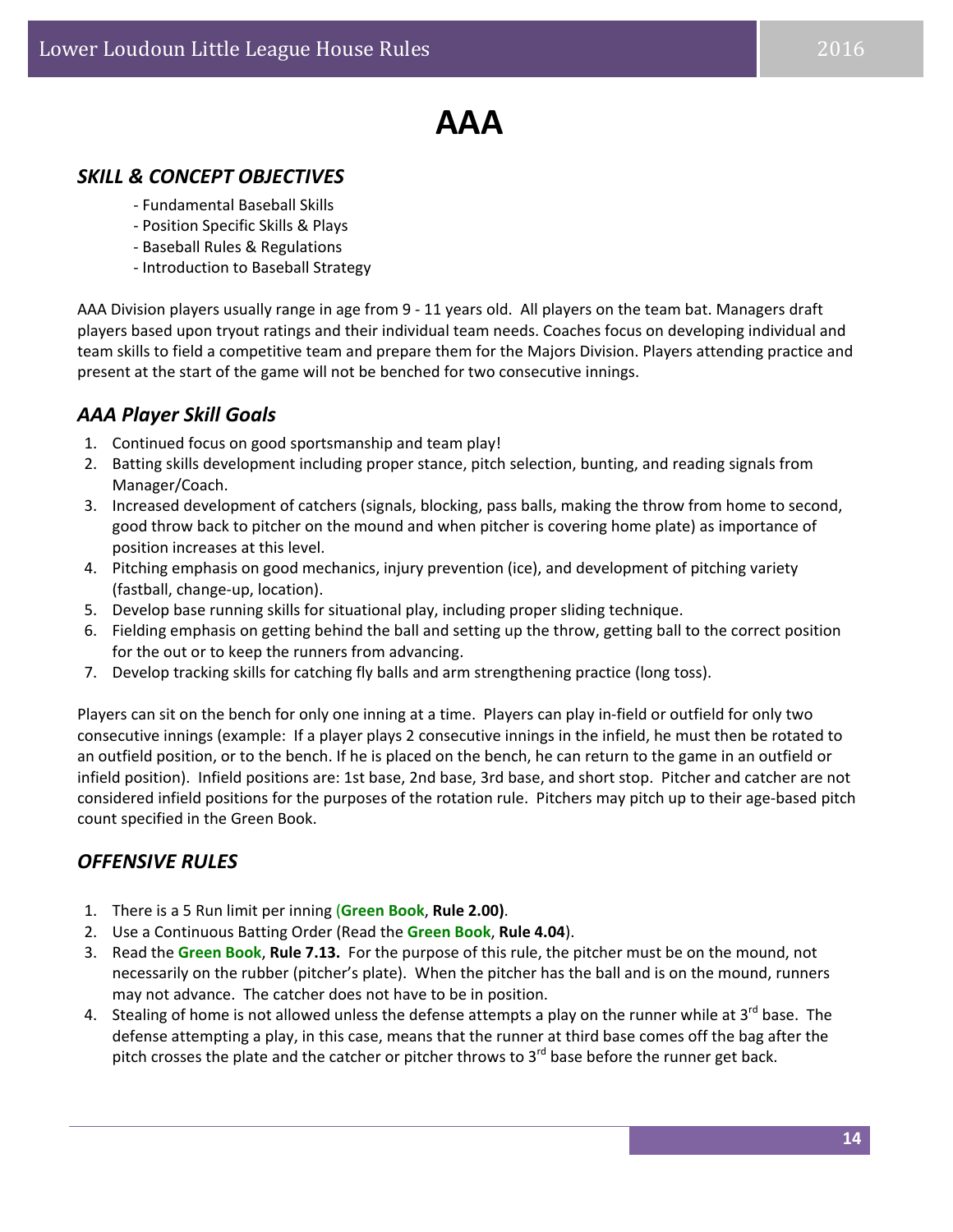- 5. Stealing 2<sup>nd</sup> or 3<sup>rd</sup> base is allowed. However, only one base may be stolen at a time. If a play is made on the runner, the runner may advance at his own risk. The runner may not try to score on an attempted steal of 3<sup>rd</sup> base that involves an overthrow.
- 6. A batter may not advance on a dropped third strike.
- 7. Infield fly rule will not be in effect for AAA games.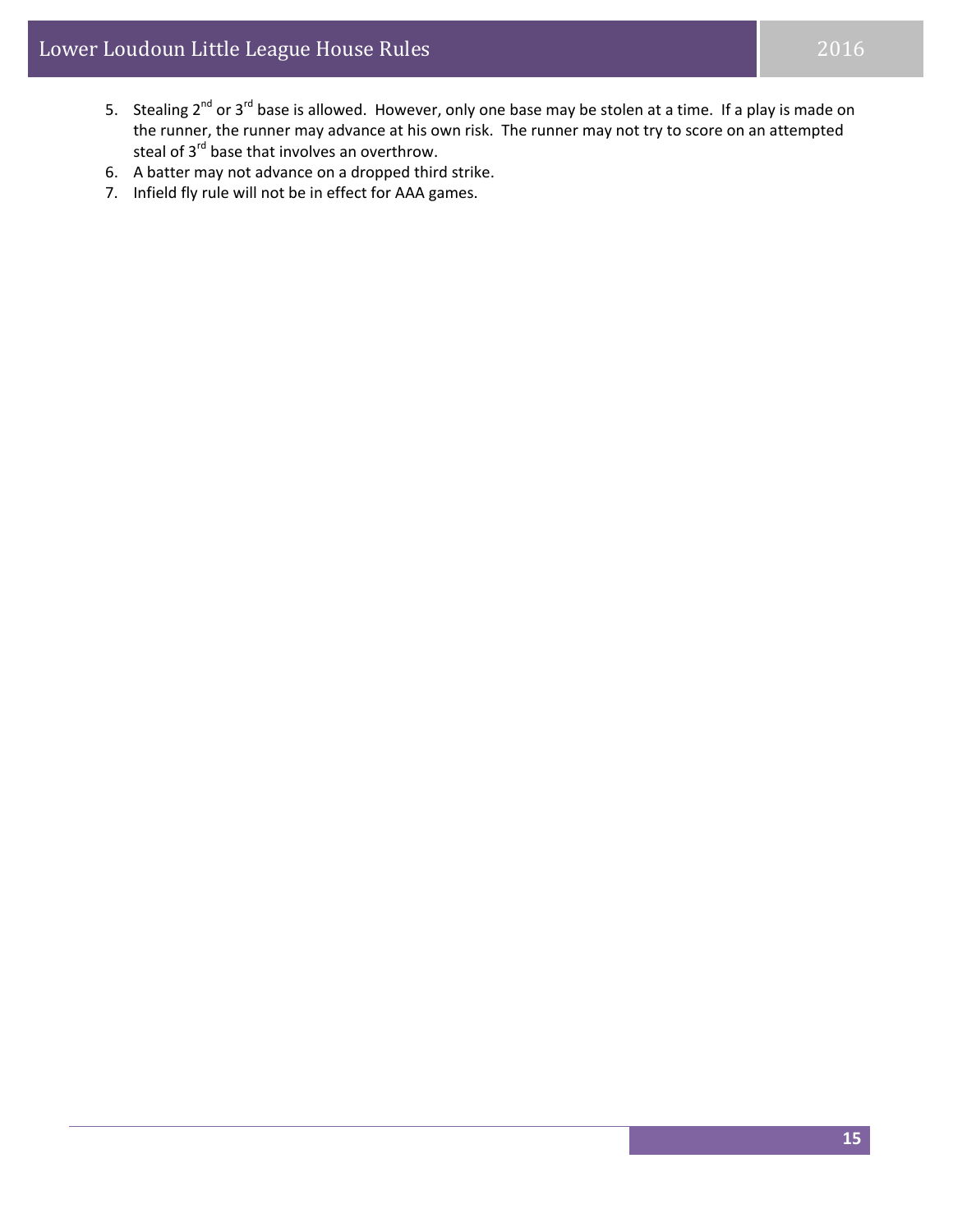### **MAJORS**

#### *SKILL & CONCEPT OBJECTIVES*

- ‐ Position Specific Skills & Play
- ‐ Advanced Baseball Strategy
- ‐ Introduction to Strength & Conditioning

The Major League Division is for advanced skill level players and is more competitive than the Minor Leagues. Ages: 11 to 12‐years old. However, 10 year old players may be included in this league to fill a limited number of roster spots.

#### *Majors Player Skills and Goals:*

- 1. Develop batting mechanics (bunting, driving, making adjustments to speed) and pitch selection.
- 2. Develop accurate throws from outfielders to proper cutoff person.
- 3. After fielding the ball knowing where to make the throw and getting it there. Develop fielding strategies based on skills.
- 4. Reading signals from Coach/Manager and implementing directives.
- 5. Arm strengthening and accuracy thru practices (long toss).
- 6. Working as a team to get outs.
- 7. Pitching emphasis is to continue developing pitch variety with good mechanics (fastball 2 seam/4 seam, and change‐up) and injury prevention/arm care.
- 8. Catcher skills include developing pitch calling skills, accurate throws to all bases, minimize passed balls, etc.
- 9. Good sportsmanship!

#### *MAJOR LEAGUE RULES*

- 1. Read the **Green Book**, **Rule 1.08 (Note 2).** Only the lead‐off batter is permitted to be in the on‐deck position. The on-deck position is behind and off to the side of the current batter at the plate.
- **2.** On illegal pitches, no warnings will be issued. A BALL will be charged to the pitcher, unless a play follows the illegal pitch. **(Green Book Rule 5.09C)**
- 3. Use a Continuous Batting Order (Read the **Green Book**, **Rule 4.04**).
- 4. Read the **Green Book**, **Rule 6.05 (b)(2).** A batter is out when a third strike is not caught by the catcher when first base is occupied before two are out.
- 5. Players can sit on the bench for only one inning at a time.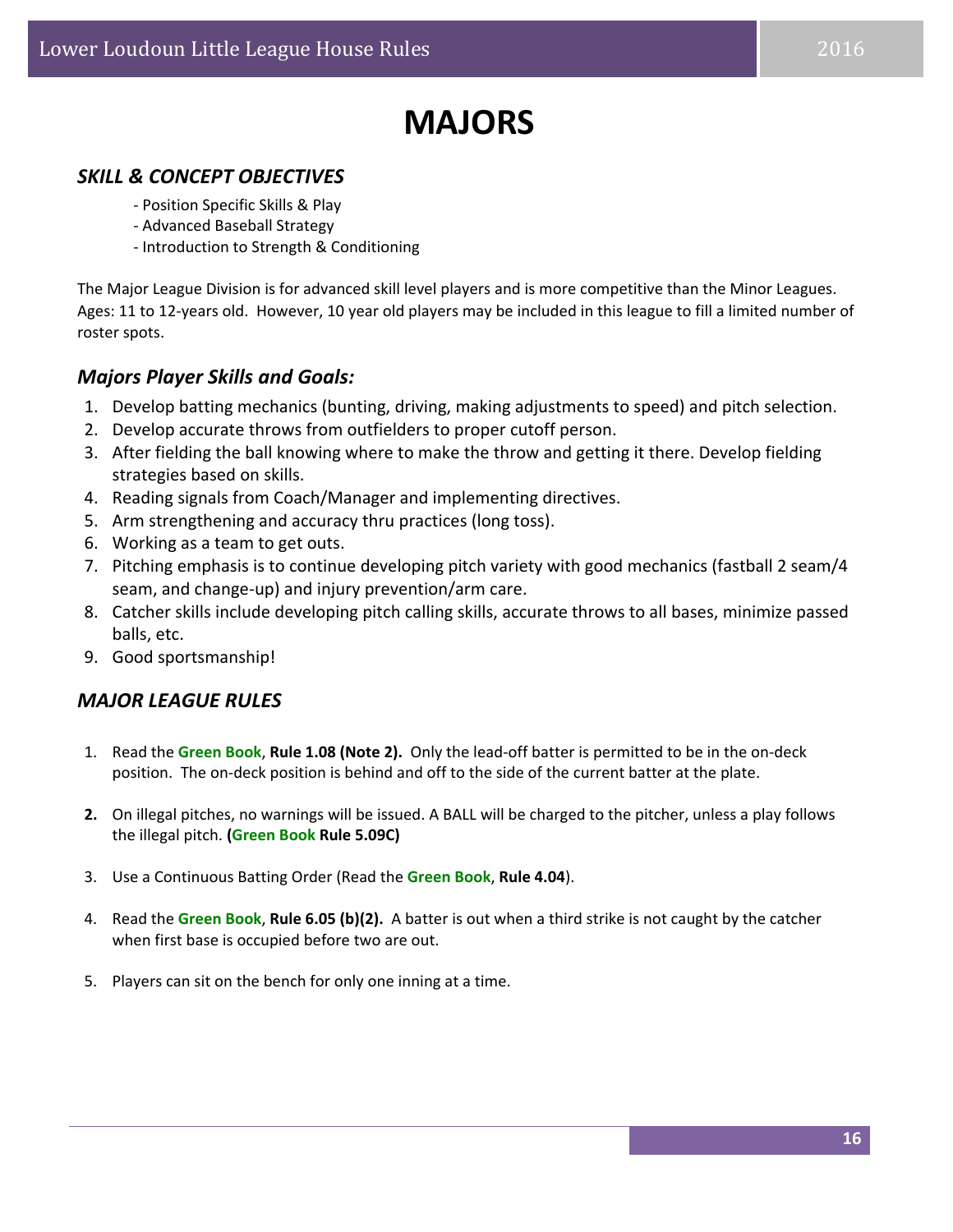## **MANAGERS** (ALL LEVELS)

#### **OBJECTIVE**

1. The objective of Lower Loudoun Little League shall be to implant firmly in the children the ideals of good sportsmanship, teamwork and fair play. It also provides them a healthful activity under good leadership so children become good and decent citizens. Baseball played with this objective will produce well adjusted, stronger and happier children. They will grow them to become good, healthy citizens.

2. Manager shall keep in mind that the attainment of exceptional athletic skill or the winning of games is secondary. The molding of future citizens while having fun playing baseball is the main objective.

#### **GENERAL RULES**

- 1. BE PROMPT & PREPARED Begin and end practices when you say you will. Remember that you affect 12 to 15 other schedules if you don't. If you are prompt, then you can expect your parents to be prompt also.
- 2. TEAM MEETING: Managers will hold a meeting with the Parents, Players and Coaches before the first practice. They will discuss:
	- ‐ League's Code of Conduct
	- ‐ Little League Rules, House rules, and your rules
	- ‐ League's safety plan
	- ‐ Player Conduct Guide and Parents Conduct Guide
	- ‐ Skill & concept goals for the kids, primarily at Minors and below
	- ‐ Medical Release Form, identifying any medical conditions
	- ‐ League fundraiser responsibilities
	- ‐ Parent support to the league, (i.e. volunteers, umpires, snack bar, field maintenance)
	- ‐ Practice/game attendance & schedules
	- ‐ Carpools, drop‐off and pick‐up policy (varies with the age of the player)
	- ‐ Tobacco and Alcohol **–** The use of tobacco or alcohol is forbidden by **ANY** participant (manager, player, spectator, or umpire) at Lower Loudoun Little League athletic events.
	- ‐ Pets: No pets are allowed at any field to include all observation areas (including practice).
	- ‐ Bats: Managers should review the list of legal bats with the parents.
- 3. SPONSORS All managers are required to deliver the team picture/plaque to their respective sponsor as soon as possible. Sponsor information can be found on the llbaseball.org website.
- 4. PLAYERS: If a player has missed 3 consecutive games, the Manager must provide the Player Agent with a written reason for the player's absence within 24 hours of the  $3<sup>rd</sup>$  missed game. If the Manager cannot contact the player, state that in the email.
	- ‐ Player vacancies must be reported to the Player Agent immediately
	- ‐ All efforts will be taken to fill a vacancy within seven days. The Player Agent does this.

‐ No player replacements will be done for the final 14 days of the regular season, unless the team's roster falls below 9 players. (very unlikely to occur)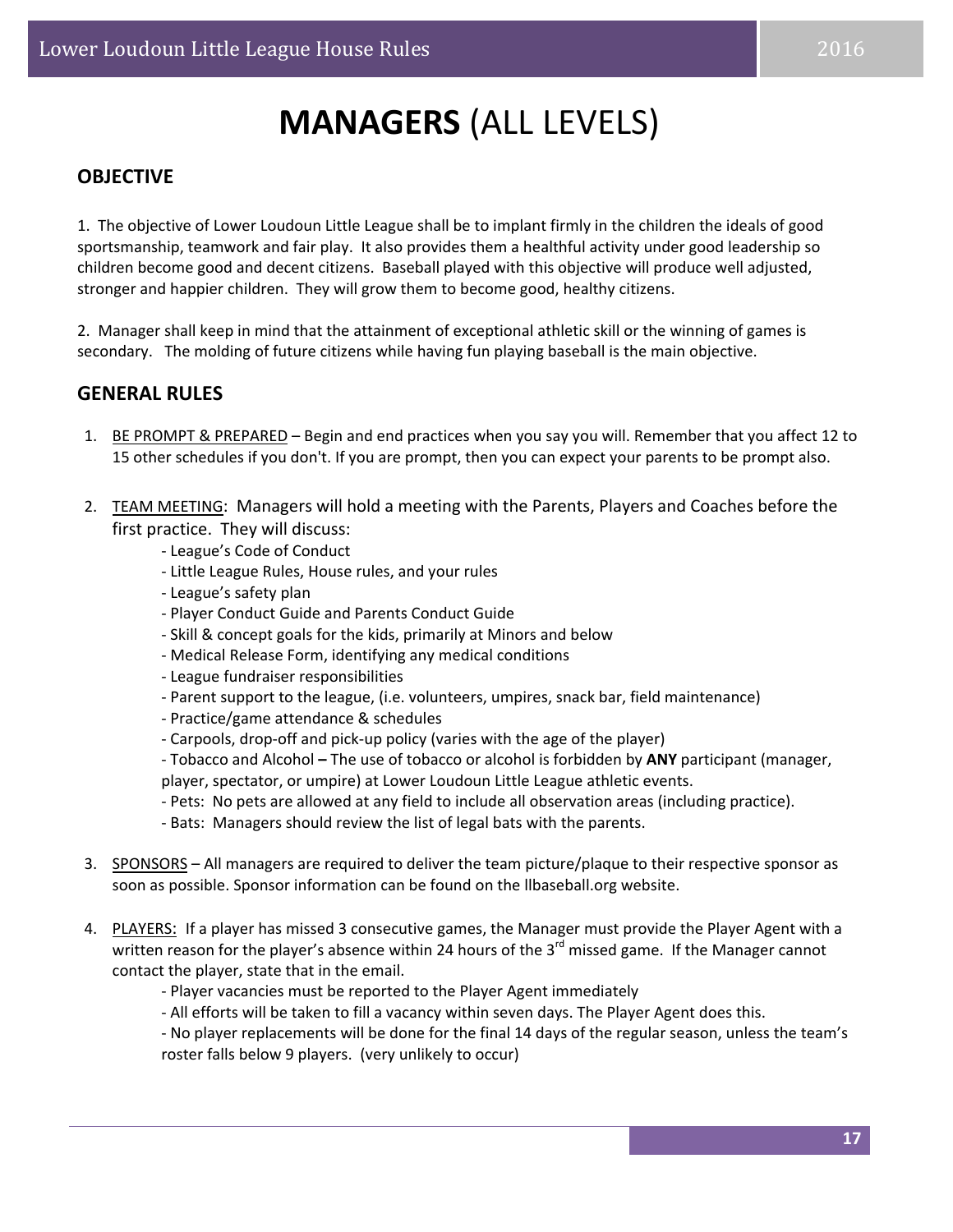‐ Only the Player Agent may move a player. Managers must receive their permission. No player shall be allowed to play on another team without approval of the Player Agent and LLLL Board of Directors.

5. Sportsmanship and Conduct:

‐ All managers, coaches, other volunteers, players, parents and spectators are urged to read and sign the LLLL Code of Conduct that outlines the League's conduct and discipline rules. Managers should read the Safety Plan that is available under the Handouts section of the LLLL website. ‐ The manager is responsible for the conduct of the players, parents, spectators and coaches. Any person placed on the field as an assistant coach, first, third or pitching coach should be made aware of the rules, all the requirements of proper instruction and displays good sportsmanship at all times. ‐ Parents of the players should show good sportsmanship at all times.

‐ Questions regarding rules are allowed, but arguments over judgment calls are not allowed.

‐ Arguments with or verbal abuse of umpires **WILL NOT BE TOLERATED**.

‐ Parents and spectators may not be ejected by an umpire. However, an umpire may suspend play until a manager corrects the parent's behavior.

‐ If an unruly spectator gets out of control, the Sheriff's Office should be contacted.

‐ Should a manager be unable to control a situation, they should seek a member of the Lower Loudoun Little League Board for intervention. While this may not be possible during a game, call a Board member after the game.

‐ The manager must notify the LLLL President of any ejections (player, manager or coach). This must be done within 24 hours.

**‐ Green Book**, **Rule 9.05:** The umpire is required to submit, in writing, the reason for the ejection. ‐ Any manager or coach heard encouraging his/her players to intentionally harm another player is subject to ejection.

‐ **Green Book**, **Rule 4.07:** Any player or manager ejected from a game will leave the field immediately and take no further part in that game. The ejected person may not sit in the stands. They must leave the game site.

‐ Umpires occasionally make mistakes. However, the umpire's judgment is final. Questions regarding rules are allowed, but arguments over judgment calls are not allowed. Should there be any comments regarding the conduct of an umpire, they should be addressed to the Umpire‐in‐Chief of Lower Loudoun Little League or the appropriate Commissioner.

#### **PRE‐GAME WARM UP**

- 1. The Home team shall take the field 35 minutes prior to the game for infield/outfield practice; the Visiting team shall have the batting cage at this time, as applicable
- 2. The Visiting team shall take the field 20 minutes prior to the game; the Home team shall have the batting cage at this time, if applicable.
- 3. Managers will have a Plate conference 5 minutes prior to the game.
- 4. If the field is not available 35 minutes prior to the start (i.e.: another game runs late), then the teams will split the time remaining in half. (Example: The preceding game ends at 1:30 and your game is scheduled for 2:00. Each team gets 12 minutes to warm‐up. The Plate conference will begin at 1:55.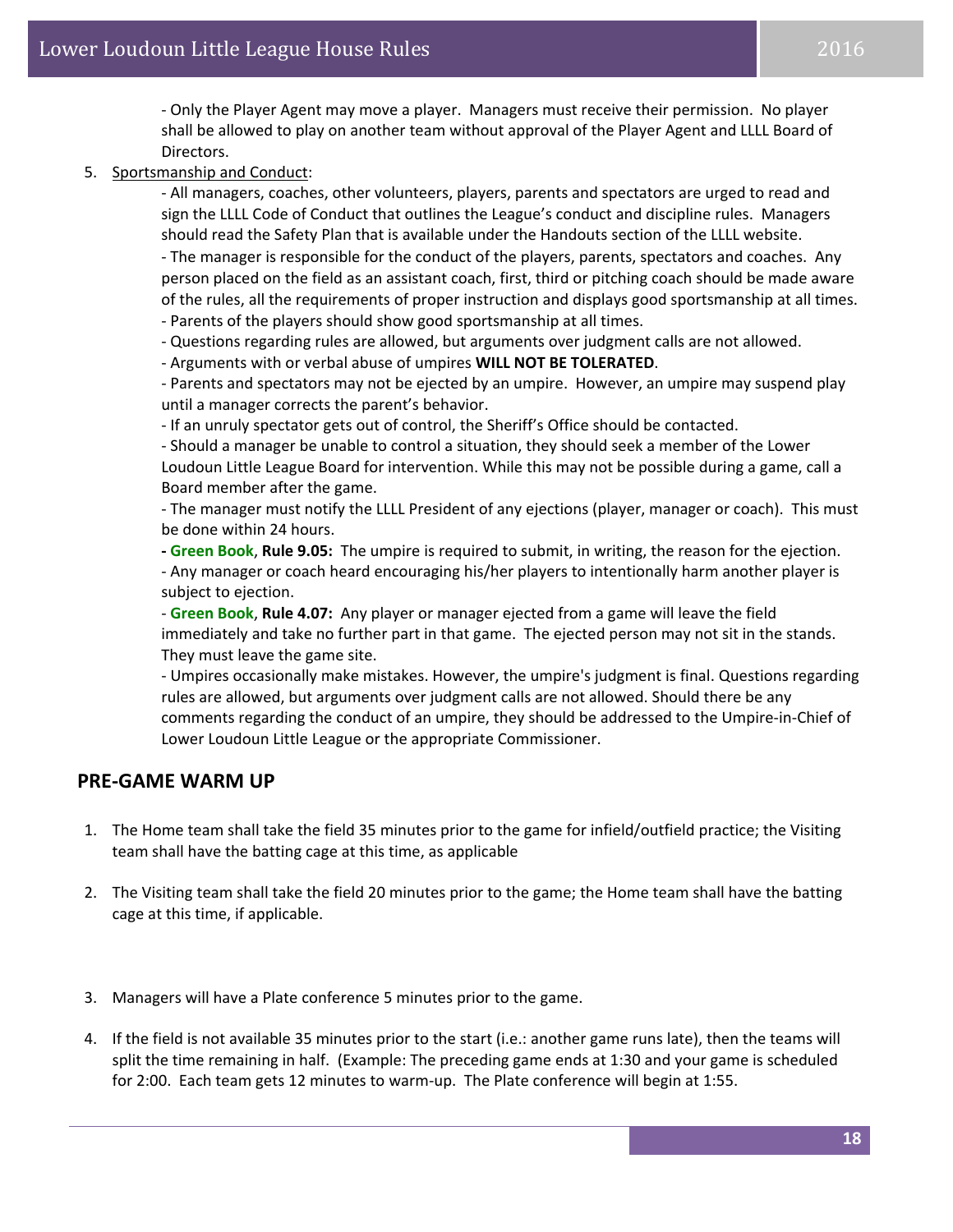- 5. Batting practice is not allowed on the game field prior to games at Jeff Cobb, Jack Jennings, Pioneer, Claude Moore and Foltz Fields.
- 6. Play catch (warm‐up) in the outfield and sideline areas beyond the bases.
- 7. Do not Bat balls against any field fence (games or practices).

#### **PRE‐GAME**

- 1. Game Balls: Home team provides two new game balls to the umpire prior at the Plate conference. Developmental and Rookie home teams are to provide eight (8) balls with at least 2 being new. Developmental and Rookie leagues will not use the plastic coated balls.
- 2. If the managers from either team realize in advance that they will have trouble fielding a team, they should contact their respective Commissioner. The Commissioner shall re‐schedule the game, taking into consideration team and field availability. The Commissioner will notify the Chief Umpire.
- 3. Both managers designate someone to keep a scorebook. The Home team (AA and above) keeps the official scorebook.
- 4. When your team plays at a field with a snack bar, one adult from each team is to be in the snack bar for the entire game. It is suggested that you set up a schedule to spread this obligation out among all players' parents. It is the manager's responsibility to see that someone is in there, and if no one can be found, then the manager or coach must assume the obligation.

#### **FIELD PREPARATION AND CLEAN‐UP**

- 1. The home team is responsible for preparing the field prior to the warm‐up period of each game (35 minutes prior to game time). Preparation will include all actions necessary to make each game a safe and enjoyable experience. Preparation includes setting up pitching machines, installing bases, lining fields, repairing holes, preparing pitching mound, raking any rough spots on the infield, hosing down the infield (if available), and any reasonable repair/preparation required. Field preparation must be fully completed prior to the warmup period.
- 2. In the event of inclement weather, both teams will be responsible for field preparation.
- 3. Each team must remove all trash from the field and dugouts after each game and practice. Both teams for the last scheduled game of the day shall empty the trashcan(s) with the trash bags provided in the shed or lock boxes.
- 4. Visiting teams are responsible for filling in holes, repairing pitching mounds, and raking rough areas on field after *each* game, including Saturdays.
- 5. Any team practicing on a field prior to a game must leave the field in playable condition at least 1 hour prior to game time, by filling in all holes, repairing the pitching mound, raking rough areas, etc. All teams will repair the field after *each* practice.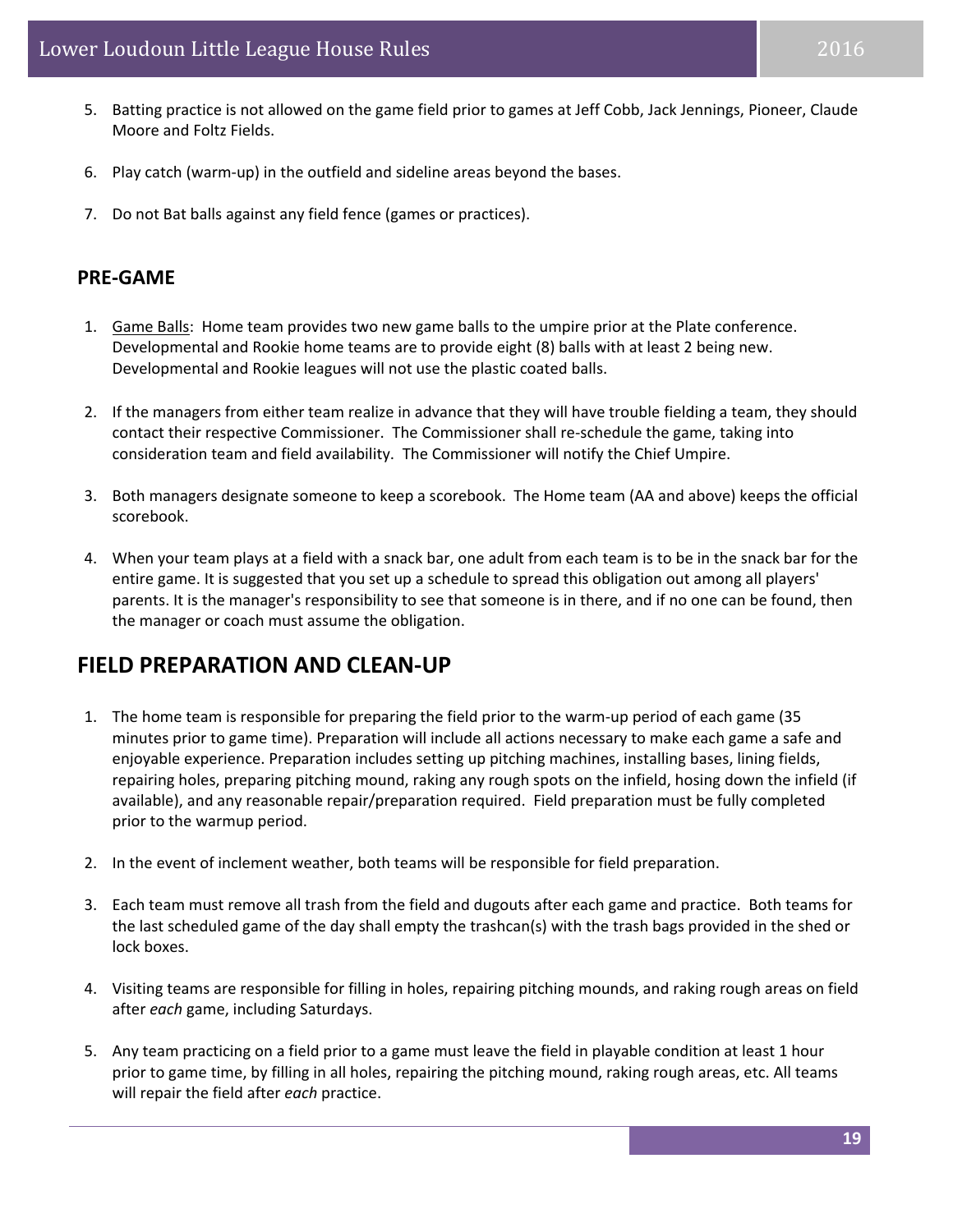- 6. Managers shall ensure that all trash is picked up in and around the field, dugouts, stands, and viewing areas prior to leaving the field.
- 7. The visiting team of the last game (or practice) of the day has the added responsibility to ensure that:

‐ Bases must be pulled and plugs must be installed.

‐ Equipment is properly stored.

‐ Fields and mounds dragged and/or raked (with dirt and drag work **ONLY** to be completed by those properly trained).

- ‐ Waste cans emptied and new liners re‐installed.
- ‐ Any field lights turned off and boxes/sheds/gates locked.
- 8. Every team that has a scheduled game on Saturday, after or when it has rained the night before, *must* **have a Manager/Coach at the field (no later than 7:00 a.m.) for preparation**. Any team not having a representative will be subject to having their game moved to another field, or possibly rescheduled.
- 9. Powered machines used for field maintenance (i.e. Dragging and mowing) require authorized training prior to use. Failure to receive proper training will result in penalties to the offending individual.

#### **PARKING**

- 1. Volunteers, parents, and spectators must park in the appropriate areas for all practices and games. Parking in reserved, handicapped, or restricted areas (this includes the grassy areas right next to the fields) WILL result in vehicles being towed at the owner's expense without warning. This applies to ALL the fields that used by the League.
- 2. No vehicles are allowed beyond parking lots. Emergency access roads in parks and around schools are not open for use. They are for emergency, Loudoun County PRCS or school vehicles only. This includes driving up, dropping equipment and exiting. The schools and some parks do have security cameras. Violators may be prosecuted for illegal trespass and illegal use of emergency access lane.

#### **SNACK BAR**

- 1. Majors managers are required to schedule a snack bar training session for your team prior to the beginning of the season.
- 2. Two representatives must be in the concession stand during the game, one from each team. It is recommended to have two from each team scheduled to work half of the game, with the person who opens and closes posted on the schedule for that team.
- 3. It will be the responsibility of the persons opening the snack bar to prep and work the first three innings. Managers will have a key and open the door at least 30 minutes prior to the game.
- 4. It will be the responsibility of the persons closing the snack bar to work the last three innings and cleanup/close the snack bar.
- 5. If a designated team representative is unable to work a shift, it is their responsibility to arrange for proper coverage, otherwise the **team's manager** is responsible.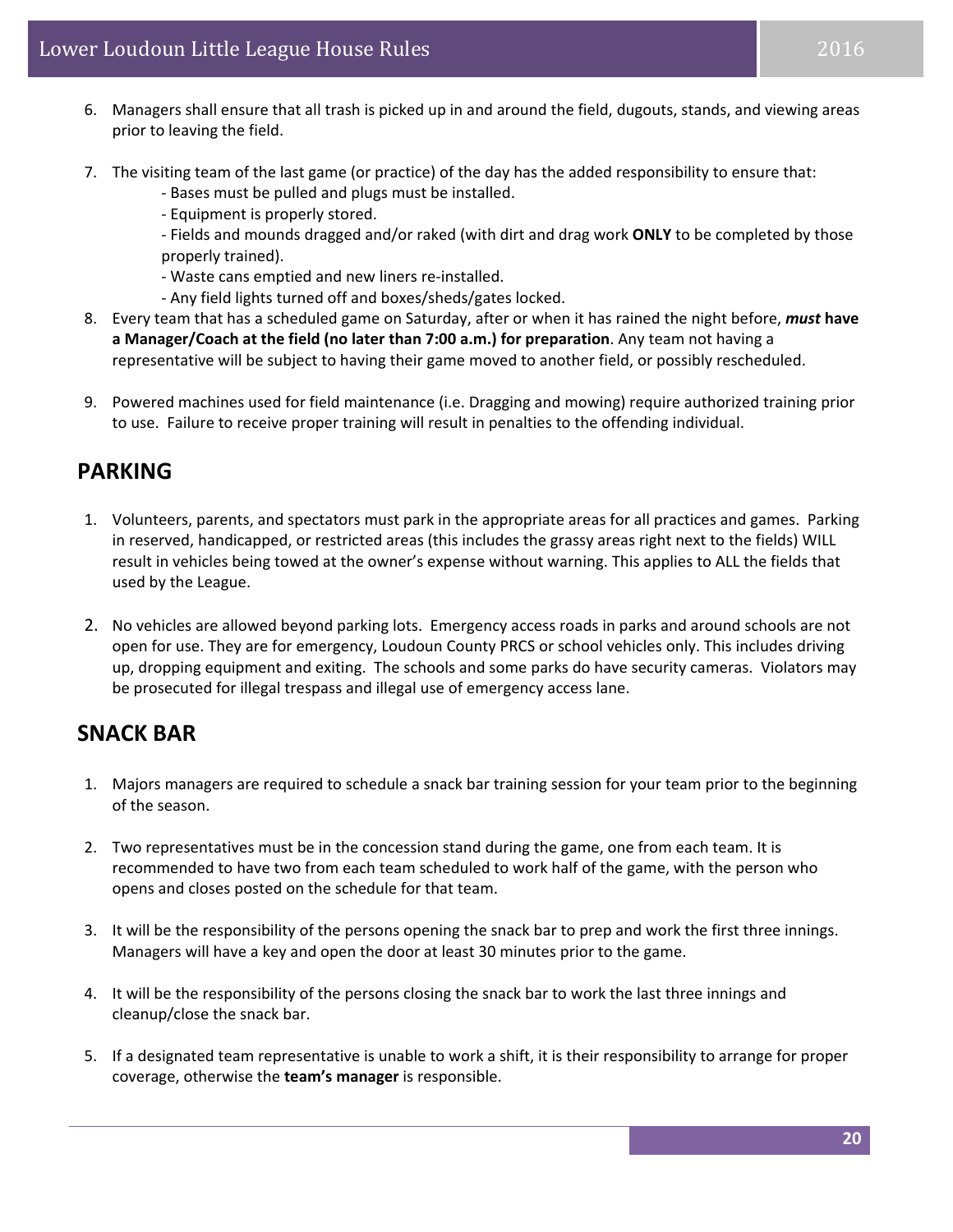- 6. For Major League teams, a fee designated by the League will be assessed at the beginning of the season so that the players will have available a post‐game hot dog and soda snack. This fee will also cover the cost of the coaches' snack. Any checks should be made out to Lower Loudoun Little League (LLLL). All the money collected for this League tradition should be dropped in the drawer at the snack bar in an envelope with your team and manager's name.
- 7. The following guidelines will be posted and followed by all volunteers while working in the snack bar.

‐ Hands must be washed prior to working as well as after returning from the restroom

‐ It is suggested that protective gloves be worn by all persons in the snack bar handling UNWRAPPED food (i.e. Hot dogs, Popcorn, nachos, chili and cheese pizza and snow cones).

‐ No persons under the age of 14 will work the snack bar.

‐ All food will be inspected for spoilage if there are any questions dispose of immediately.

‐ All trash will be emptied before closing for the night.

‐ Please report any problems or safety issues in the snack bar to a member of the Snack Bar Committee or the League's Safety Officer.